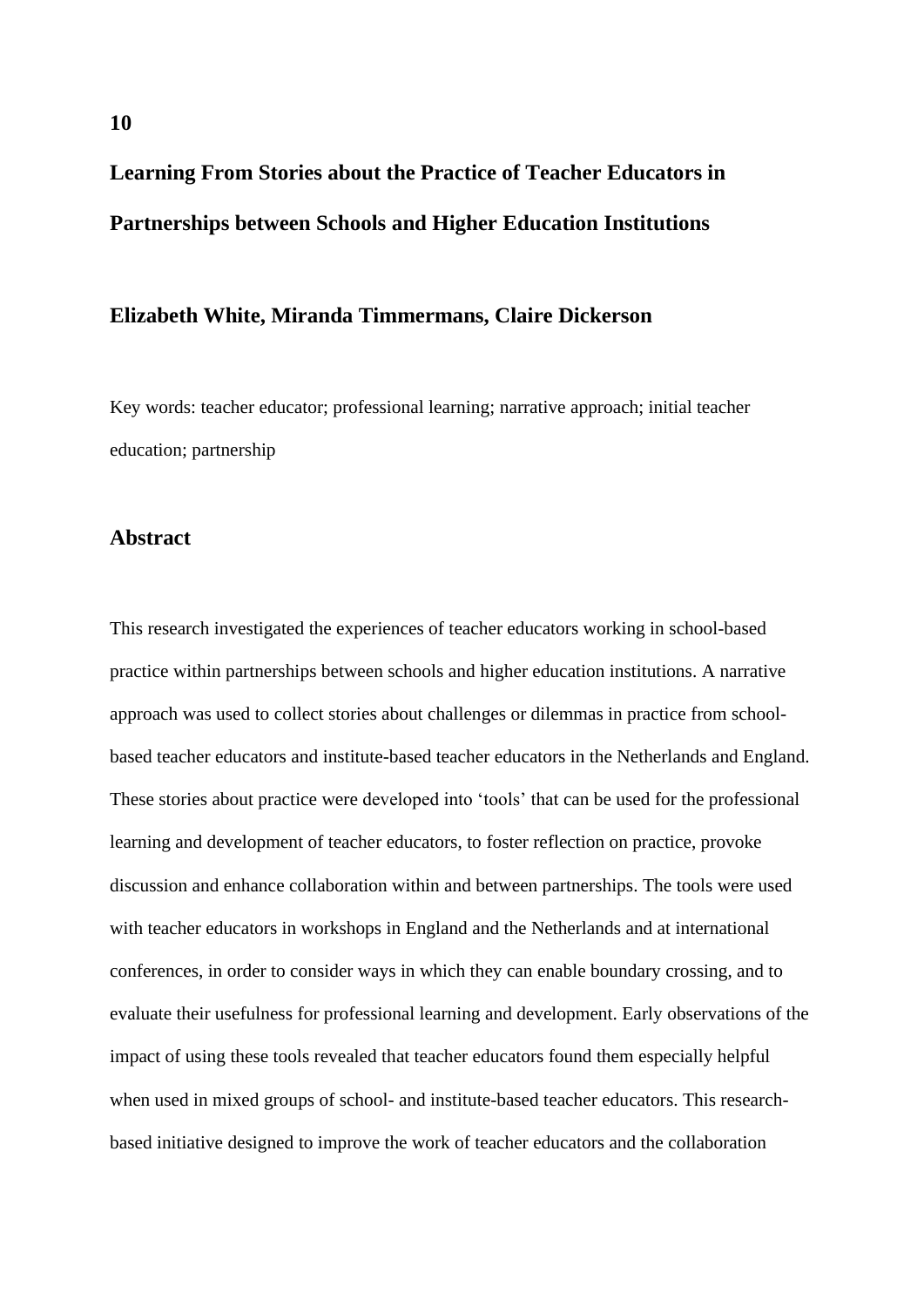between institute- and school-based teacher educators will be further developed to provide (web-based) resources in English and Dutch for the international teacher educator community.

# **Introduction**

Institute-based teacher educators (IBTEs) experience little opportunity for (formal) professional development (Livingston, 2014), whilst for school-based teacher educators (SBTEs) there is usually nothing beyond a course on coaching and supervising studentteachers. Also the professional development of teacher educators depends on their own initiative, there is no structure for professional development of teacher educators and from small scale research we learn that managers of teacher educators hardly play a role in their professional development (Swennen 2012). That is why it is important to develop ways of professional development for teacher educators that supports the informal nature and the direct use of the activities they engage in, like using narratives. This chapter illustrates a research-based initiative led by two teacher educators, who used insightful stories, contributed by teacher educators from partnership schools and higher education institutions, to develop tools, with, and for, teacher educators in both settings. Ways were explored in which teacher educators' stories about challenges they experience in practice could be used to support professional learning and development. The tools developed from the stories were designed to help SBTEs and IBTEs better understand and value their different perspectives and contributions to initial teacher education, and to support them to find ways to discuss and develop collaborative working practices, explore new possibilities, and enhance the quality of school-based teacher education. The tools could be employed within schools, higher education institutions and partnerships, with teacher educators from both settings, and with others involved in initial teacher education including mentors; student teachers; school leaders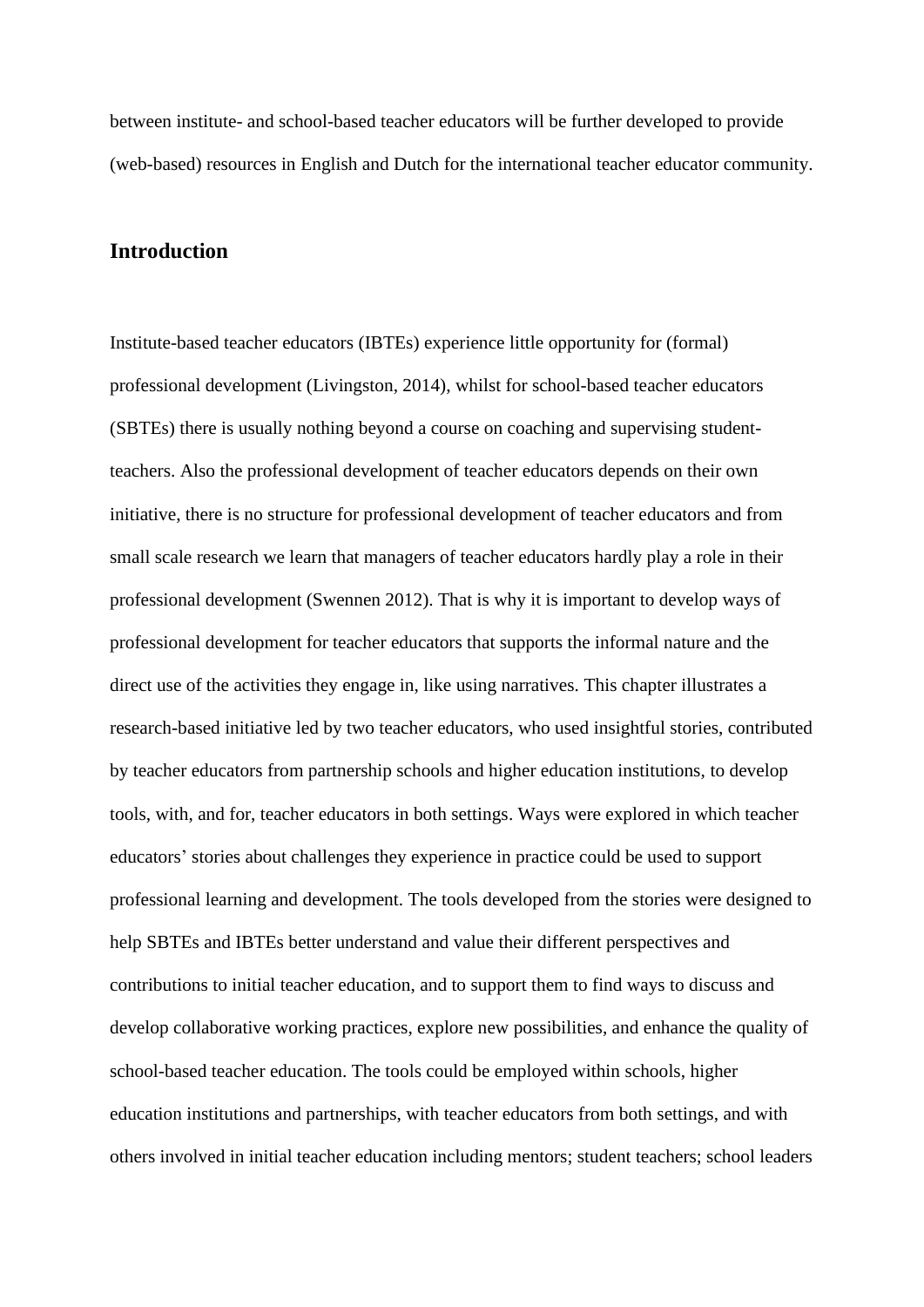and managers. A similar approach may be effective in supporting professional learning and development in other contexts where stakeholders are crossing boundaries between and within institutions.

# **Rationale for the Focus on Teacher Educator Professional Learning and Development**

Even though teacher educators have actively facilitated the formal learning of student teachers and teachers for many years, the teacher educator profession is at an early stage of development across Europe (European Commission 2013). Policy-driven changes to teacher education in many countries have led to diversification of teacher educators as an occupational group, and increased the number of SBTEs (Musset 2010; Tatto and Furlong 2015). In the Netherlands, about 30% of student teachers are educated in school-higher education institution partnerships with shared responsibility for student teachers' education and assessment (Auditdienst Rijk 2018). This form of teacher education is known as *Opleiden in de school* (school-based teacher education); several schools and higher education institutions work together in school-led initial teacher education. The SBTEs guide the student teachers' development within the schools, working with the teacher mentors and sometimes teaching at the higher education institution (Van Velzen and Volman 2008, 2009).

In England, more than 50% of student teachers are in school-led teacher education where there may be little or no involvement of IBTEs (Department for Education 2017). Structures are decided locally for these partnerships. SBTEs have differing roles including: supervising the student teachers' school-based experience; supporting teacher mentors; liaising between partnership schools; teaching student-teachers; and quality assurance. For some this role is in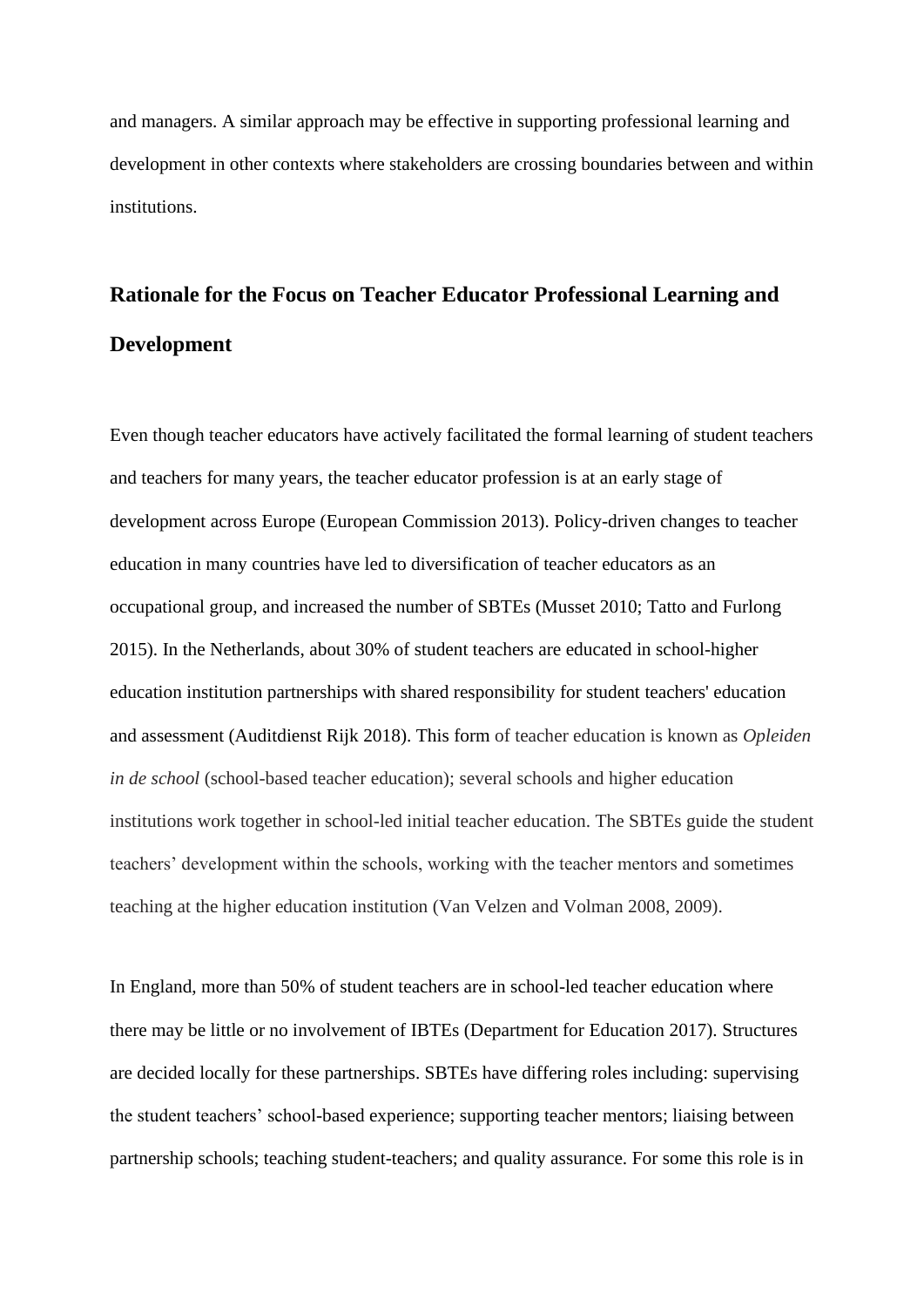addition to teaching pupils (White 2013, 2014). Many of these supervising SBTEs do not have a traditional mentoring role with student teachers, but rather have a mentoring and coaching role for the mentors within their partnerships.

Research evidence indicates:

- the importance of recognising the roles that SBTEs carry out in initial teacher education and the value of their contribution;
- the need to develop new ways of working in collaborative partnerships that suit the new terrain; and
- the importance of providing for the professional learning and development of SBTEs (White 2013, 2014; White, Dickerson and Weston 2015; Boei et al. 2015).

According to Fullan and Hargreaves (2016), professional learning involves learning something new that has potential value, whereas professional development comprises growth in terms of who you are and what you can do, as a professional. Combining professional learning and development 'is at the heart of an effective and continuously growing teaching profession' (Fullan and Hargreaves 2016, 2). The current project embraces the need for both professional learning and development for effective teacher education, quality and sustainability of initial teacher education partnerships. The organisation and structure of school-led teacher education is becoming well established in the new partnerships (Akkerman and Bruining 2016; Mutton et al. 2018), and a priority is to find optimal, and agreed, ways of achieving high quality initial teacher education in these new contexts (Van Velzen and Timmermans 2017; Mutton et al. 2018). Burch and Jackson (2019, 2) report on third-space working where 'the school and the university work *together*, rather than *in parallel',* as a step towards a new way of envisioning teacher education. New opportunities are available for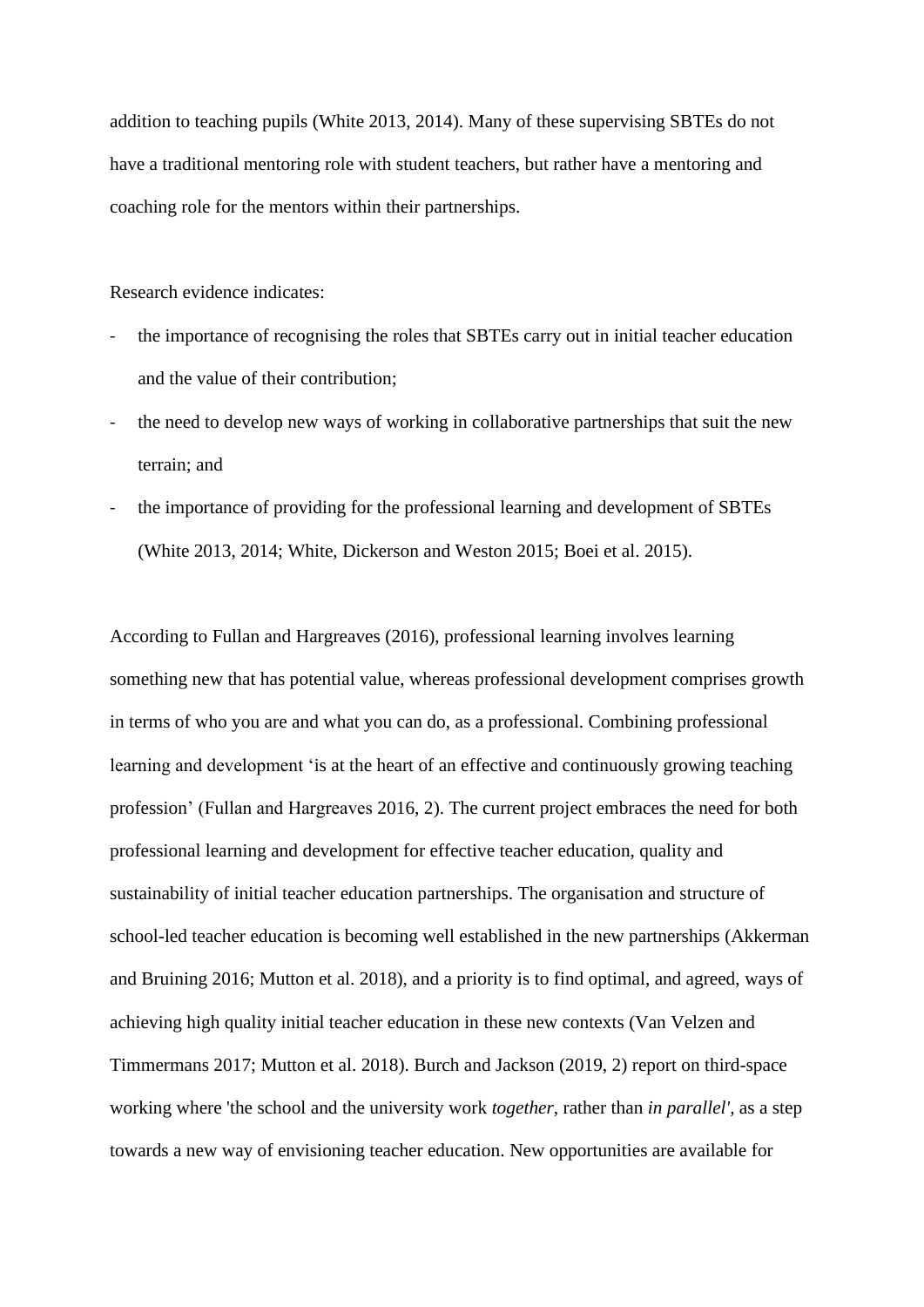partners to work closely to design programmes and activities that use the learning opportunities that the workplace affords more fully. Akkerman and Bruining (2016) draw attention to the brokers who enable boundary-crossing activity to facilitate this change. SBTEs who co-ordinate student teachers training within the partnership schools and IBTEs adopt this brokering role. This study focused on challenges in practice in the developing school-higher education institution partnership contexts, and how teacher educators working in those partnerships are managing their ever-changing role. In response to the research evidence outlined above, the current project was designed to help to address the need for specific professional development and resources for SBTEs around their work with student teachers within the context of school-based practice, and to support collaboration between partners. It is crucial to meet SBTEs' professional learning and development needs because of their role in high quality education of student teachers. It is also important for the IBTEs who work alongside them, as the context of their work has changed and they have new professional learning and development needs. This is essential for raising pupil learning and attainment (Murray and Kosnik, 2011; Lunenberg et al. 2014) and for the wider development of teaching both now and for the future (Timmermans, 2012).

Recent research on professional development of experienced IBTEs (n= 1158) in different countries identified a range of professional development issues and activities (Czerniawski, Guberman, and MacPhail 2017). These researchers found that participants had a strong preference for professional learning opportunities that are continuous and based around experiential learning, for example, working collaboratively; observing colleagues or experienced researchers; being mentored; and being part of a team. Dengerink, Lunenberg, and Kools (2015), reported that Dutch teacher educators (SBTEs and IBTEs) (n=268) preferred intentional informal learning such as reading literature; attending conferences;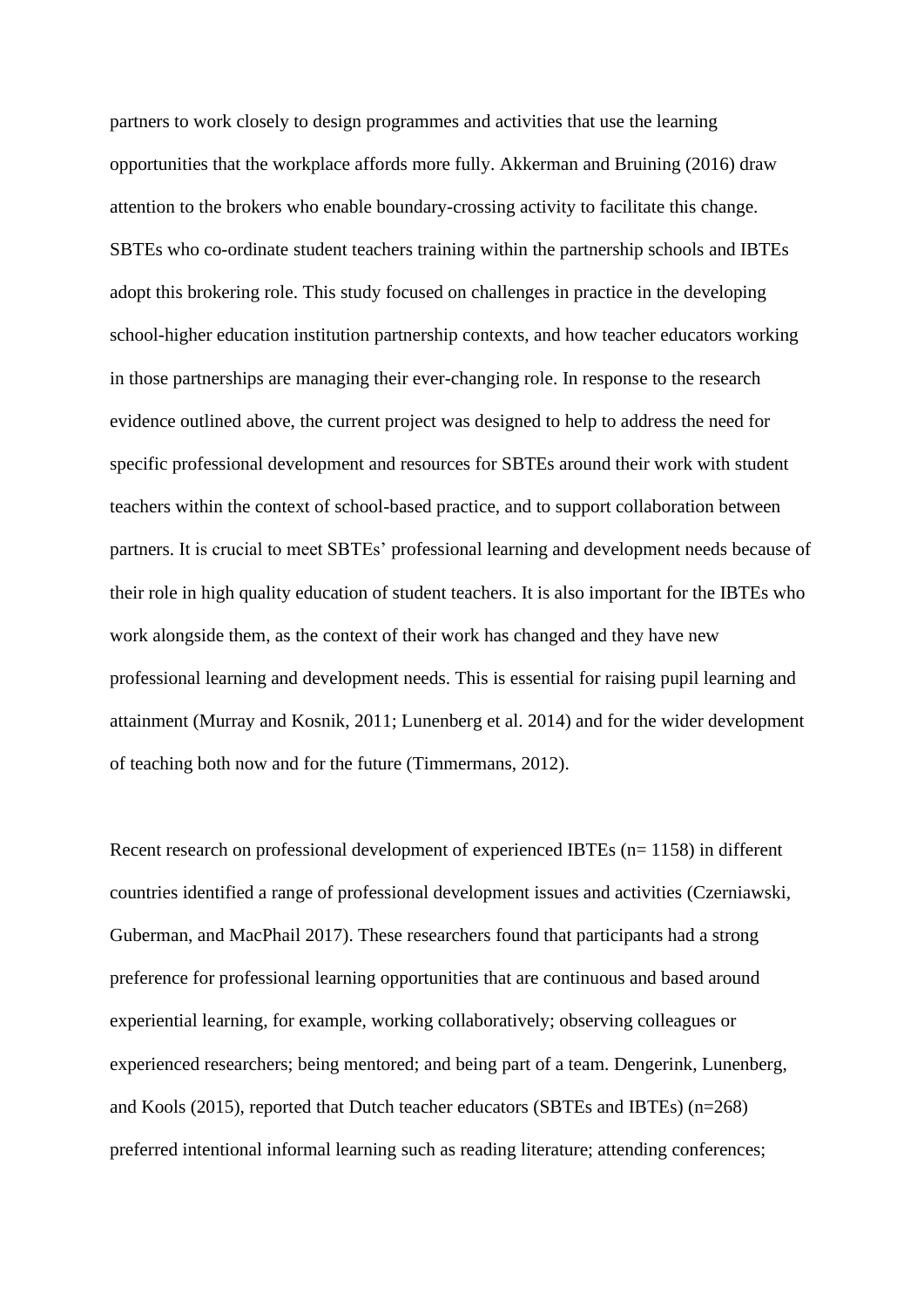intentionally experimenting and peer conversations rather than formal courses; again suggesting that teacher educators learn a lot in informal learning situations. The SBTEs and IBTEs in their study looked for different things in their professional development: SBTEs focused predominantly on partnership and coaching skills; and IBTEs on the pedagogy of teacher education. There is less in-depth understanding about the professional development of SBTEs in school-based teacher education (White, Dickerson, and Weston 2015), or of IBTEs who are working closely with SBTEs in these partnerships.

The current chapter reports on an international research project around the work of teacher educators working in partnerships, which draws on the acknowledged benefits of a cooperative learning approach for teacher educators across settings (Boei et al. 2015). Greater insight is required around what happens in practice within partnerships at 'grass-roots level' in order to identify the professional development needs of SBTEs, and the IBTEs who work alongside them. An extra dimension to this professional development is the work across boundaries between higher education institutions and schools, where types of knowledge, curricula and pedagogy differ depending of the needs of learners in the different contexts. In reality, there are differences between guiding learning in the workplace and in the higher education institution, leading to different professional development requirements (Timmermans and Van Velzen 2017). Coherence is needed across initial teacher education programmes, necessitating co-operation and communication within and across organisations.

This project focussed on designing resources to support the professional learning and development of teacher educators who work in complex situations within partnerships. It may also contribute to a greater understanding of the experience and interactions that comprise informal learning within school-higher education institution partnerships by answering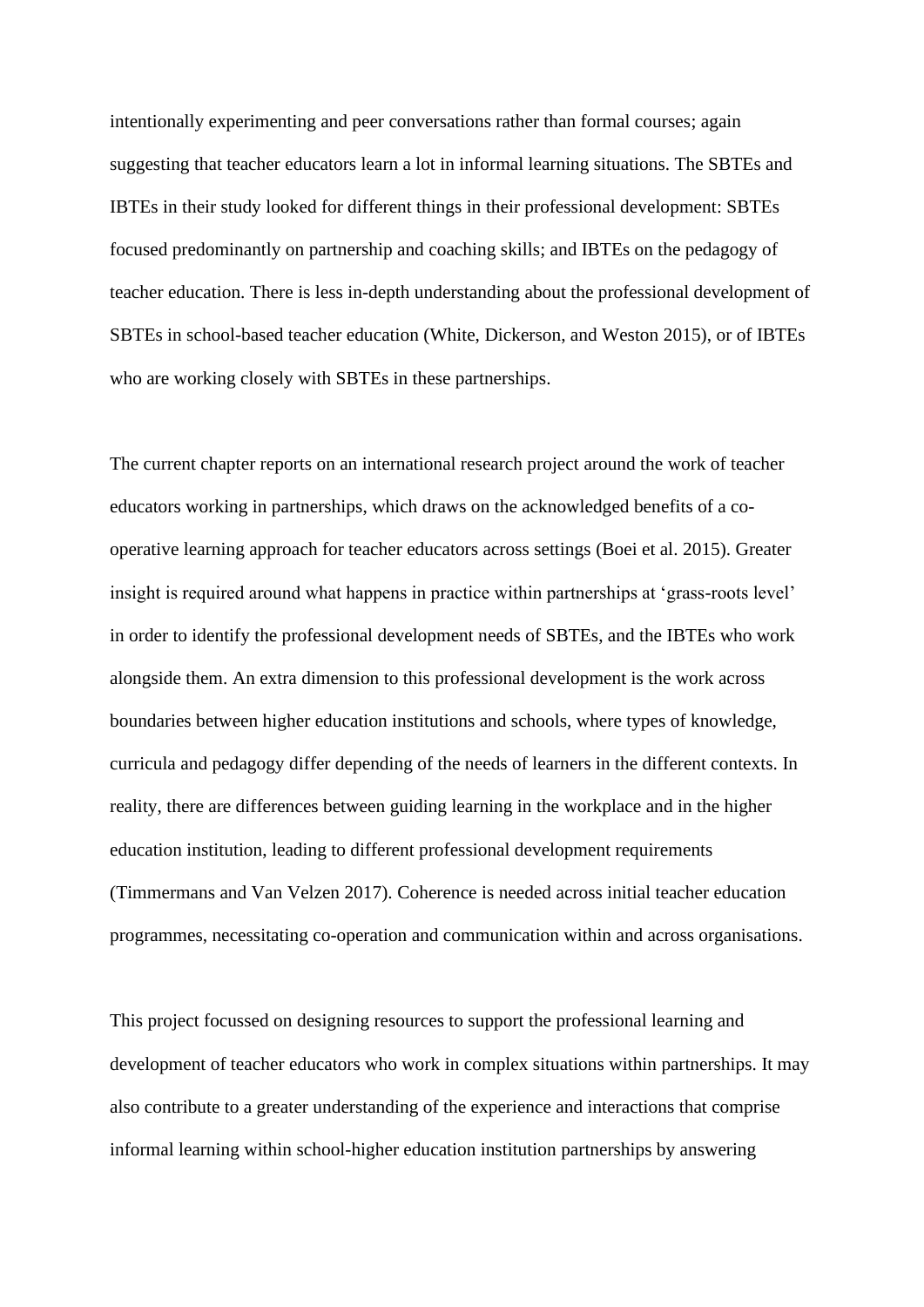questions on the challenges that teacher educators identify in their practice, the key themes of the challenges and how teacher educators learn from them.

# **Rationale for the 'Stories about Practice' Approach**

A story is a narrative with a specific shape: a beginning, a plot and an ending; or a before, a transformation and an after (Scholes 1981; Pauw et al. 2017). 'Storying' has been used in the field of professional development (Jarvis 2005) and stories have been used in research to analyse the professional knowledge of teachers and teacher educators for more than two decades (Carter 1993). In this project, teacher educators' stories were collected for several reasons: they enable or encourage the projection of personal values onto the content (Scholes 1981); and they allow complexity of the phenomena being dealt with, to be captured and for 'ambiguity and dilemma as central figures or themes' (Carter 1993, 6). In addition, when stories are told, communication is different, making language easier to understand (Jarvis 2005).

The challenges or dilemmas that teacher educators' experience in practice can provide a useful trigger for teacher-educators to reflect on their thinking and actions. In this project these challenges or dilemmas were captured as stories. A challenge was taken to mean a 'task or situation that tests someone's abilities' and a dilemma 'a difficult situation or problem' (Oxford Dictionary 2018). The rationale for using the terms *challenge* and *dilemma*, when working with teacher educators, was to encourage participation without judging whether a situation described was 'severe' enough to warrant attention. Tillema and Kremer-Hayon (2005) collected dilemmas from teacher educators around their teaching. They suggested that dilemmas may be a useful tool for professional learning to help teacher educators to articulate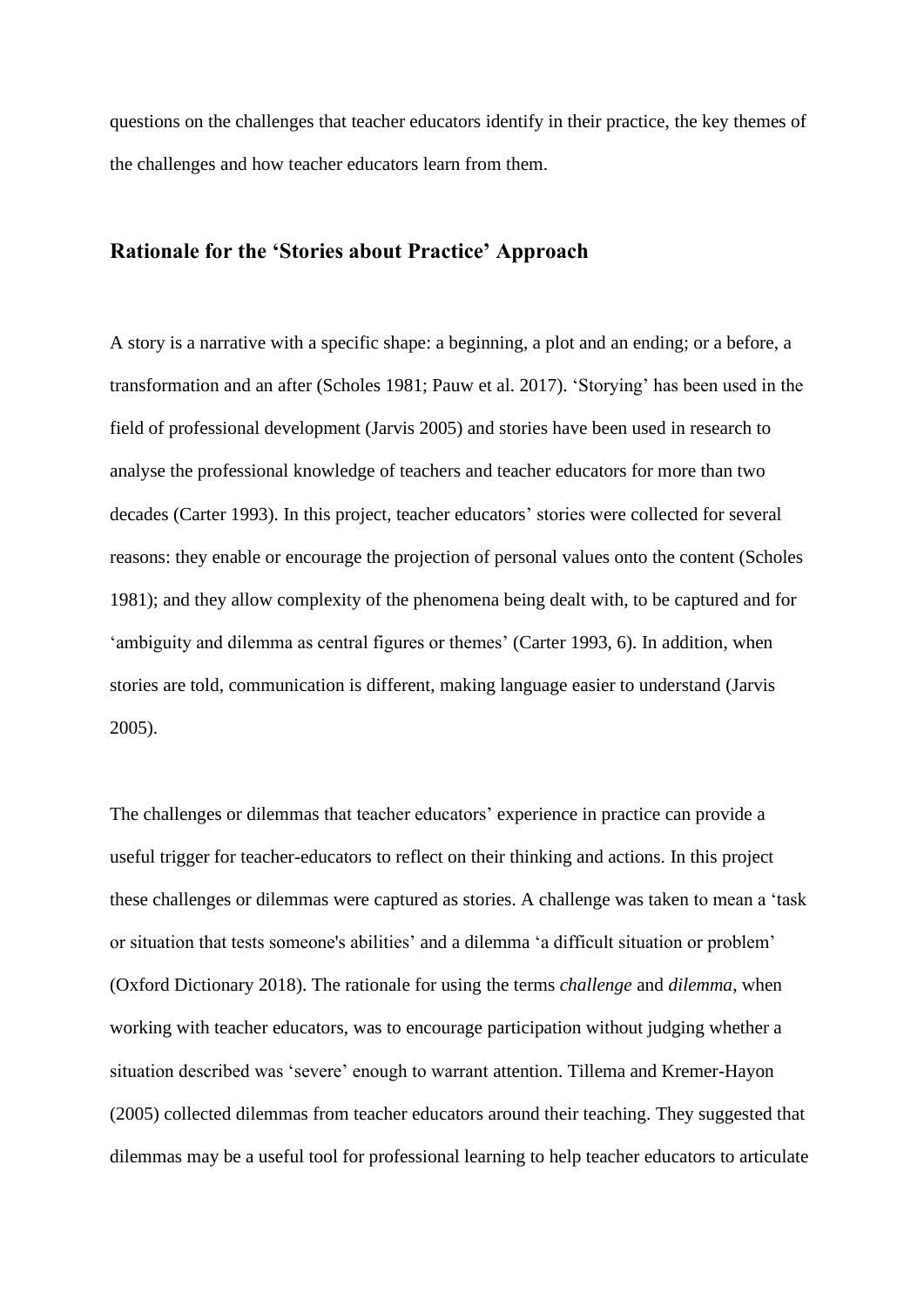their practice and examine their beliefs, and to surface strategies that they used to manage inconsistencies between beliefs and practice. The stories collected in the current project may trigger a discussion and examination of beliefs around school-based practice, when they are employed as professional learning and development tools.

### **Collecting and Preparing the Stories**

Teacher educators, from a range of European countries, attending a workshop of the Research and Development Community on Professional Development of Teacher Educators at the conference of the Association for Teacher Education in Europe (ATEE) were invited to write a story (see text box 1).

#### Text Box 1

Please write a brief story below of a specific challenge or dilemma you have faced in your recent practice (using pseudonyms). Please include a beginning and a plot and an ending (if you had one!). You could start 'When I was ….'

*What was the real challenge for you? Where did the challenge arise? How did you deal with it? How did that work?*

Most stories written during the workshop were not focussed on current school-based practice in initial teacher education because of the work the participants were engaged in. However, the process and feedback was used to sharpen the framework and make the task clearer. A number of participants reported that the experience of writing a story alone, and then sharing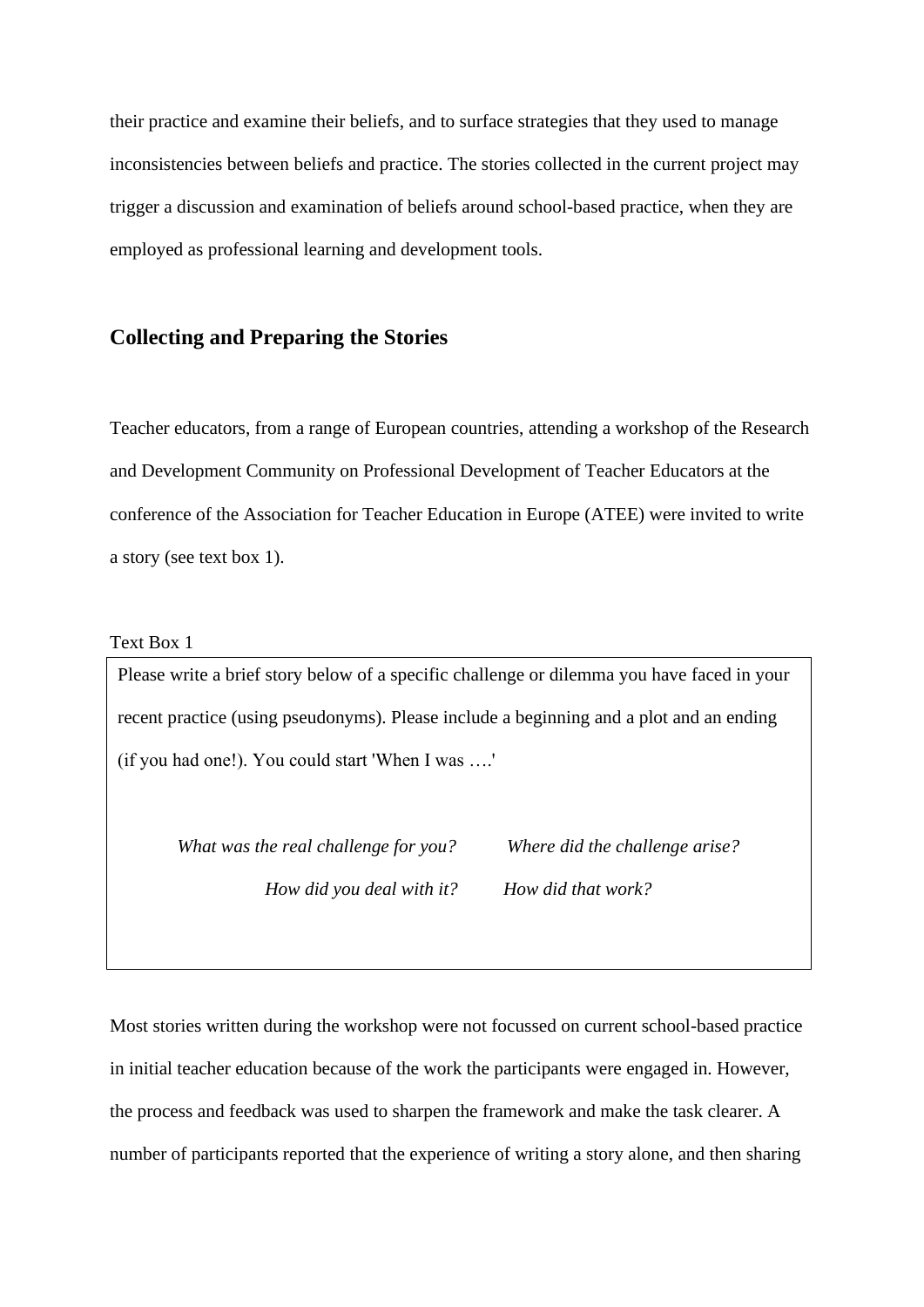in small peer groups was very helpful and affirming, and the activity helped to confirm that using dilemmas and challenges would be useful to teacher educators' professional learning. Twenty Dutch and fifteen English teacher educators supplied their stories of a challenge or dilemma following a personal invitation from the authors (see table 10.1). These teacher educators, ten IBTEs and twenty-five SBTEs, work in the partnership institutions the authors engaged with, or attended conferences and workshops when the authors presented. They were provided with a form for writing their story and consented for its use in the research project. Some teacher educators were inexperienced in the practice of writing reflectively about a story of practice, and needed prompts, examples and guidance. Two examples were used from Pauw et al. (2017). The Dutch stories were transcribed into English using Google Translate, and then checked by a native speaker to ensure that the true sense of the stories had been captured through discussing face to face with teacher educators. Identifiers were removed and the stories were read, amended, abbreviated if necessary, and proof read to ensure the translations were meaningful. Wherever possible personal idiosyncrasies in the stories were retained. Both SBTE and IBTE used the stories in workshops to make sure they were 'understandable'.

|             |             | England                     | Netherlands |             | Totals |
|-------------|-------------|-----------------------------|-------------|-------------|--------|
| Setting     | <b>SBTE</b> | <b>IBTE</b>                 | <b>SBTE</b> | <b>IBTE</b> |        |
| Primary     |             |                             | 8           | 2           | 11     |
| Secondary   | 12          | $\mathcal{D}_{\cdot}$       |             | 6           | 21     |
| Vocational* |             |                             | 3           |             | 3      |
| Totals      | 13          | $\mathcal{D}_{\mathcal{L}}$ | 12          | 8           | 35     |

Table 10.1: Location and Settings where the Teacher Educators Were Working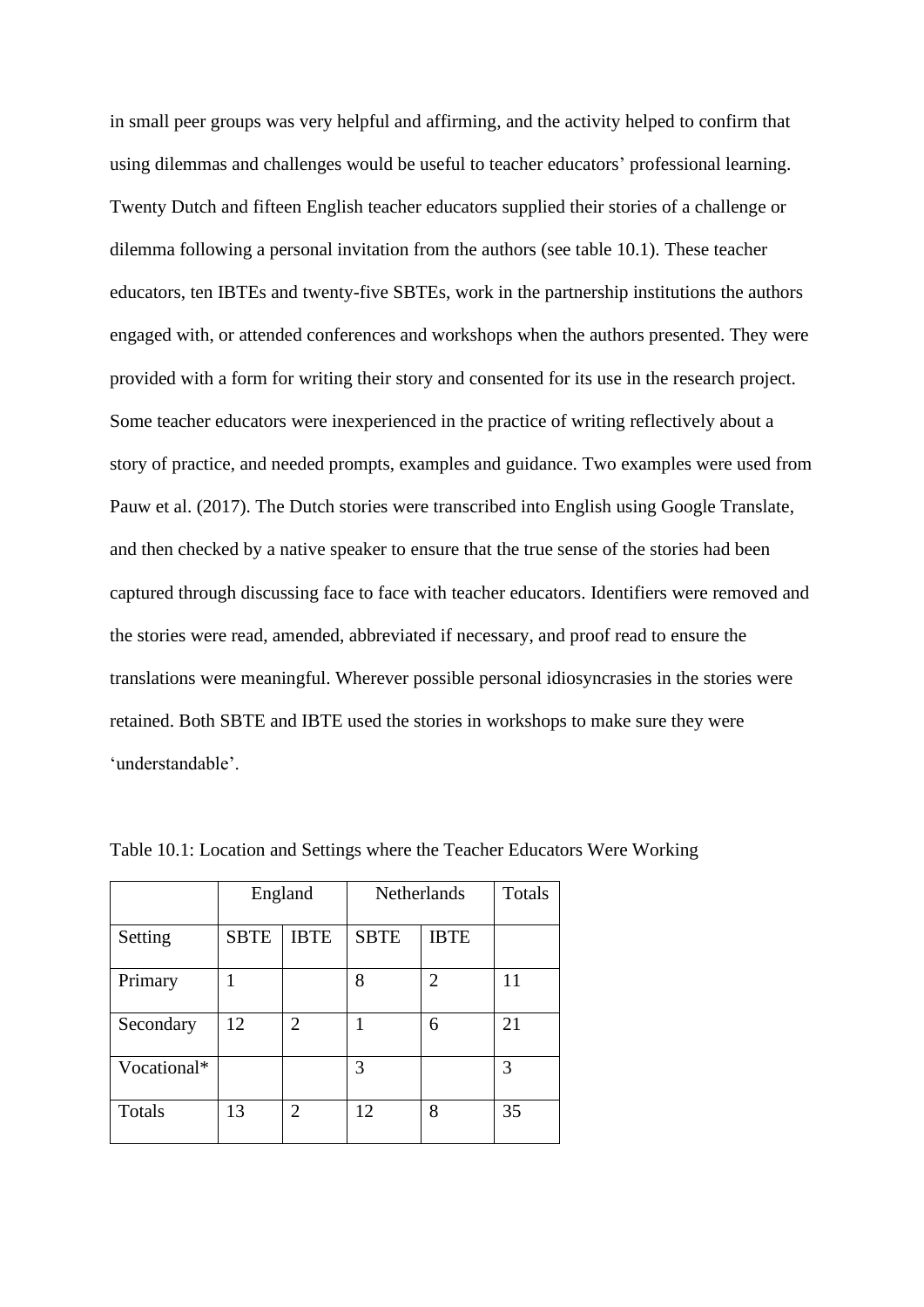\* Vocational education in the Netherlands is a form of secondary education and can be a part of the partnerships for initial teacher education. In England further education embraces vocational education (usually post-14) and less likely to be included in initial teacher education partnerships.

#### **About the Stories**

The teacher educators' stories were content analysed (e.g. Patton 2002) by each researcher separately, and then through dialogue an agreement was reached. Initially sixteen different aspects of practice were identified by repeatedly reading the stories and by drawing on feedback within workshops. These aspects were divided into four main themes (see table 10.2).

Table 10.2: Themes Relating to the Content of the Stories

|                                                       | Number of incidences    |
|-------------------------------------------------------|-------------------------|
| <b>Guiding and assessing student-teachers</b>         | 30; in 26 of 35 stories |
| Assessment (judgments around pass/fail)               | 10                      |
| Guiding student-teachers' teaching                    | 9                       |
| Providing learning opportunities for student-teachers | 5                       |
| Teaching student-teachers                             | 6                       |
|                                                       |                         |
| Professionalism, growth and well-being                | 11; in 9 of 35 stories  |
| Professionalism (teacher educator)                    | 3                       |
| Professionalism (student-teacher)                     | 3                       |
| Personal growth/identity (SBTE)                       | $\mathbf{1}$            |
| Personal growth/identity (student-teacher)            | $\overline{2}$          |
| Well-being (student-teacher)                          | $\overline{2}$          |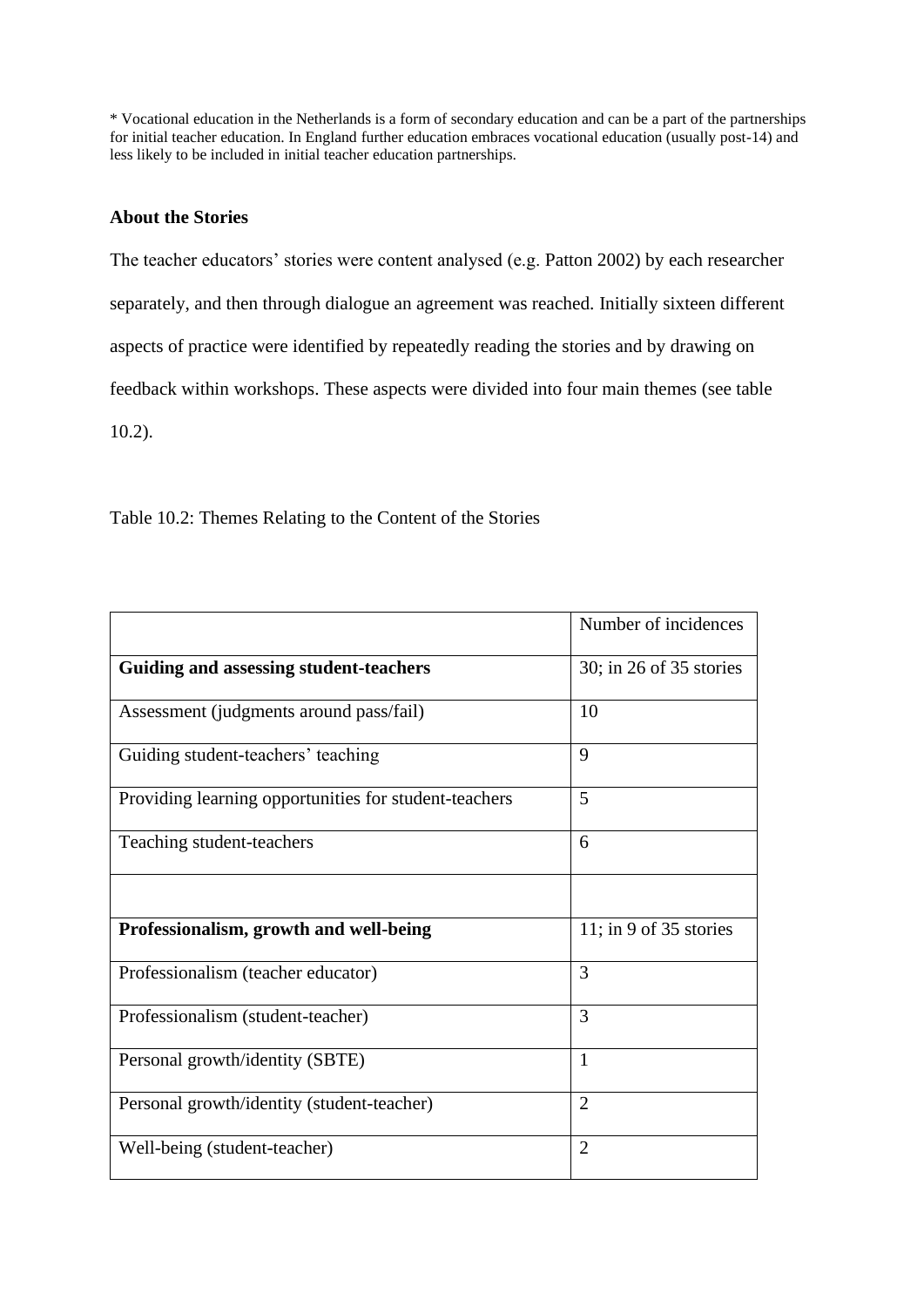| <b>Collaborative working</b>                  | 12; in 10 of 35 stories  |
|-----------------------------------------------|--------------------------|
| Communication in partnership                  | 3                        |
| Working in partnership across institutions    | 6                        |
| Working with school leadership                | 1                        |
| Roles of teacher educators in the partnership | $\overline{2}$           |
| <b>Quality</b>                                | $5$ ; in 5 of 35 stories |
| <b>Quality Assurance</b>                      | 3                        |
| <b>SBTE</b> training                          | 1                        |
| Mentor training                               |                          |

Whilst both IBTEs and SBTEs provided stories around assessment; professionalism; growth and well-being; and collaborative working; only SBTEs provided stories around quality assurance. Although the thirty-five stories may not cover the full range of challenges currently being experienced in school-based practice, they provide a useful sample to trial as tools for teacher educators' professional learning and development.

#### **Using the Stories**

The stories were used in five workshops including about 100 teacher educators altogether. The workshops included groups of IBTEs alone, groups of SBTEs alone and mixed groups of IBTEs and SBTEs. One workshop was with Dutch teacher educators, one with an international group and three with English teacher educators. The aim was to create cooperative spaces where teacher educators could explore aspects of school-based practice with the goal of improving the quality of the education of prospective teachers; an approach advocated by Boei et al. (2015) and Burch and Jackson (2018). Encouraging teacher educators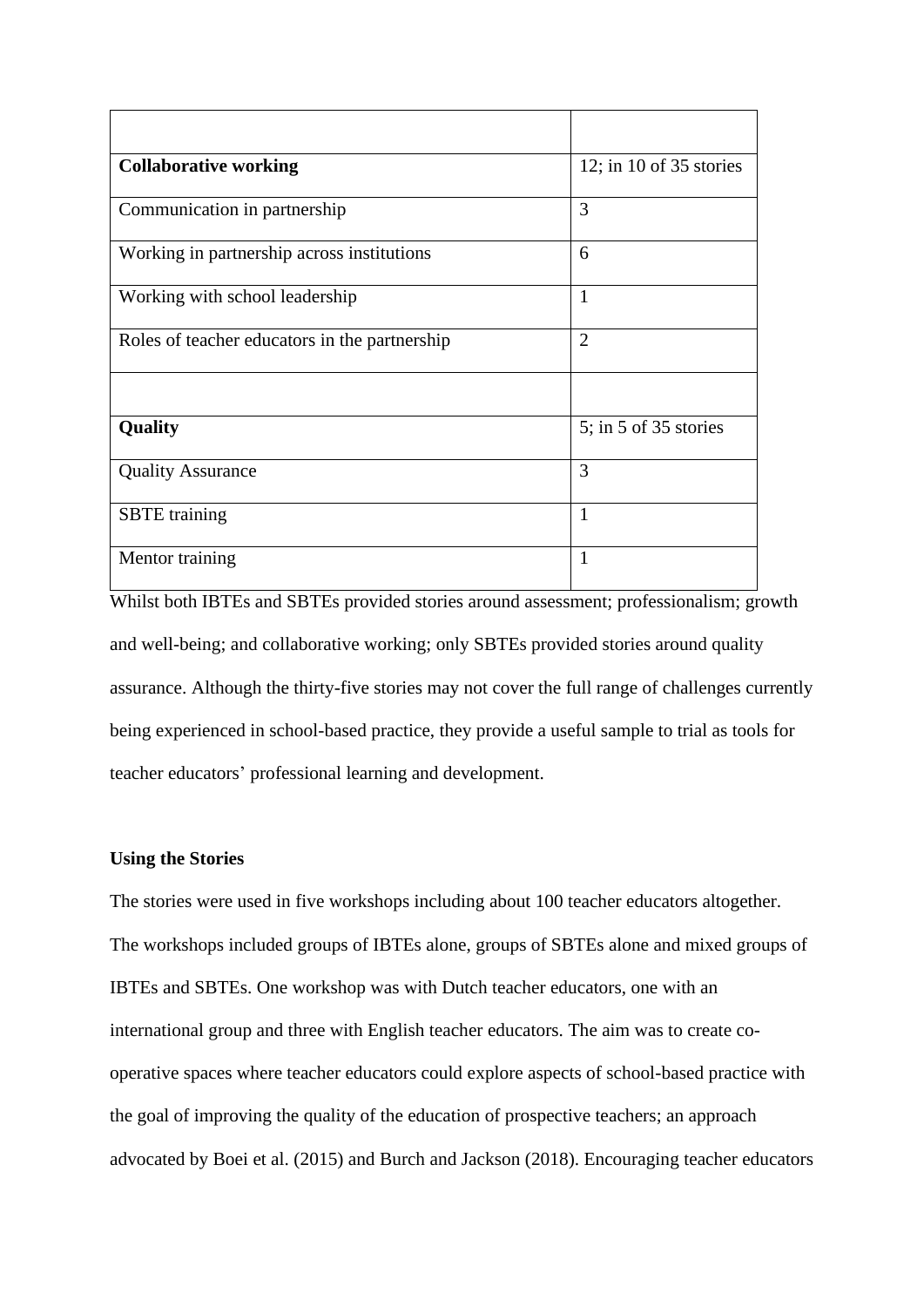from different settings and countries to share their stories, and then using the stories with mixed groups of SBTEs and IBTEs might provide an opportunity to flatten hierarchies and develop a sense of equality and mutual responsibility between participants in teacher education. Workshop participants were informed about the research project and consented to any of their materials from the workshop being used for tool development. Different ways of using the stories were explored in the workshops (see table 10.3). Two examples are provided, to illustrate the nature of the stories and how they were used.

| Activity           |                        | Action                                  |  |
|--------------------|------------------------|-----------------------------------------|--|
| Key issue          | What's it all about?   | Discuss a story in pairs or triplets.   |  |
|                    | Give the story a title | What do you think are the key issues    |  |
|                    |                        | that it highlights?                     |  |
| Slicing            | What would you do?     | Read the first part where the challenge |  |
|                    |                        | is introduced. What would you advise    |  |
|                    |                        | the teacher educator to do?             |  |
|                    |                        | Read the second part of the story and   |  |
|                    |                        | compare your solution with what         |  |
|                    |                        | happened.                               |  |
| Perspective taking | Suppose I was in your  | Who are the participants in the story?  |  |
|                    | shoes                  | Look at the story from their            |  |
|                    |                        | perspectives. What does each person     |  |
|                    |                        | have to gain or lose?                   |  |

Table 10.3: How the Stories Were Used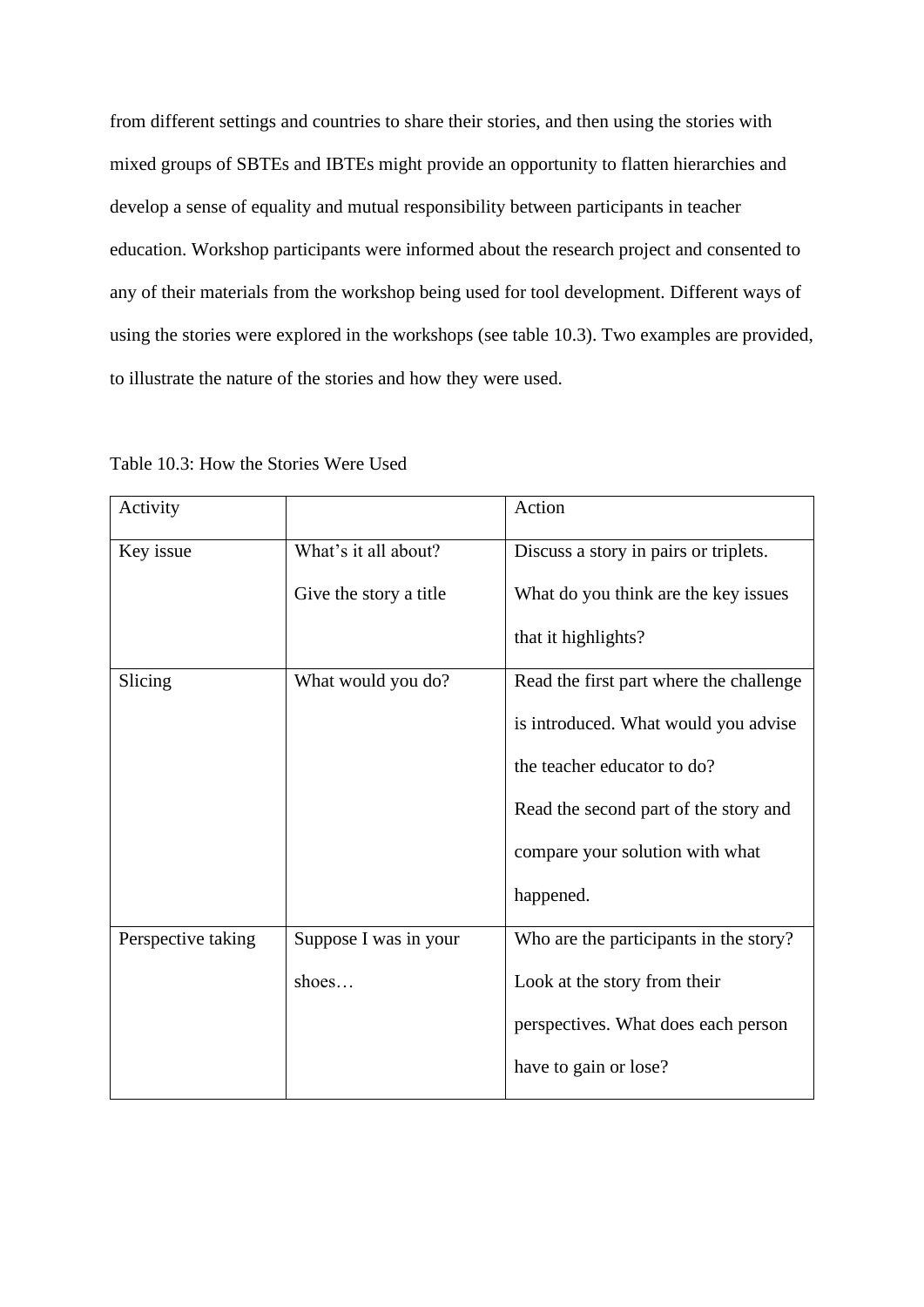| Positive feedback | It was helpful when  | How do you think this teacher          |  |
|-------------------|----------------------|----------------------------------------|--|
|                   | $\gamma$ ou          | educator feels? What positive          |  |
|                   |                      | feedback would you give them?          |  |
| Dealing with      | Do you recognize the | Is this also a dilemma for me? In what |  |
| challenges        | challenge?           | way do you identify with this          |  |
|                   |                      | incident? Have you experienced         |  |
|                   |                      | anything similar? What are the         |  |
|                   |                      | warning signs in the story? What did   |  |
|                   |                      | you do in the situation? What choice   |  |
|                   |                      | did you make?                          |  |

# **Two Examples of Using the Stories**

*Slicing: Story One – What would you do?*

This story is sliced into two parts (Text Box 2 and 3) with questions to guide the use of the

stories between the text boxes.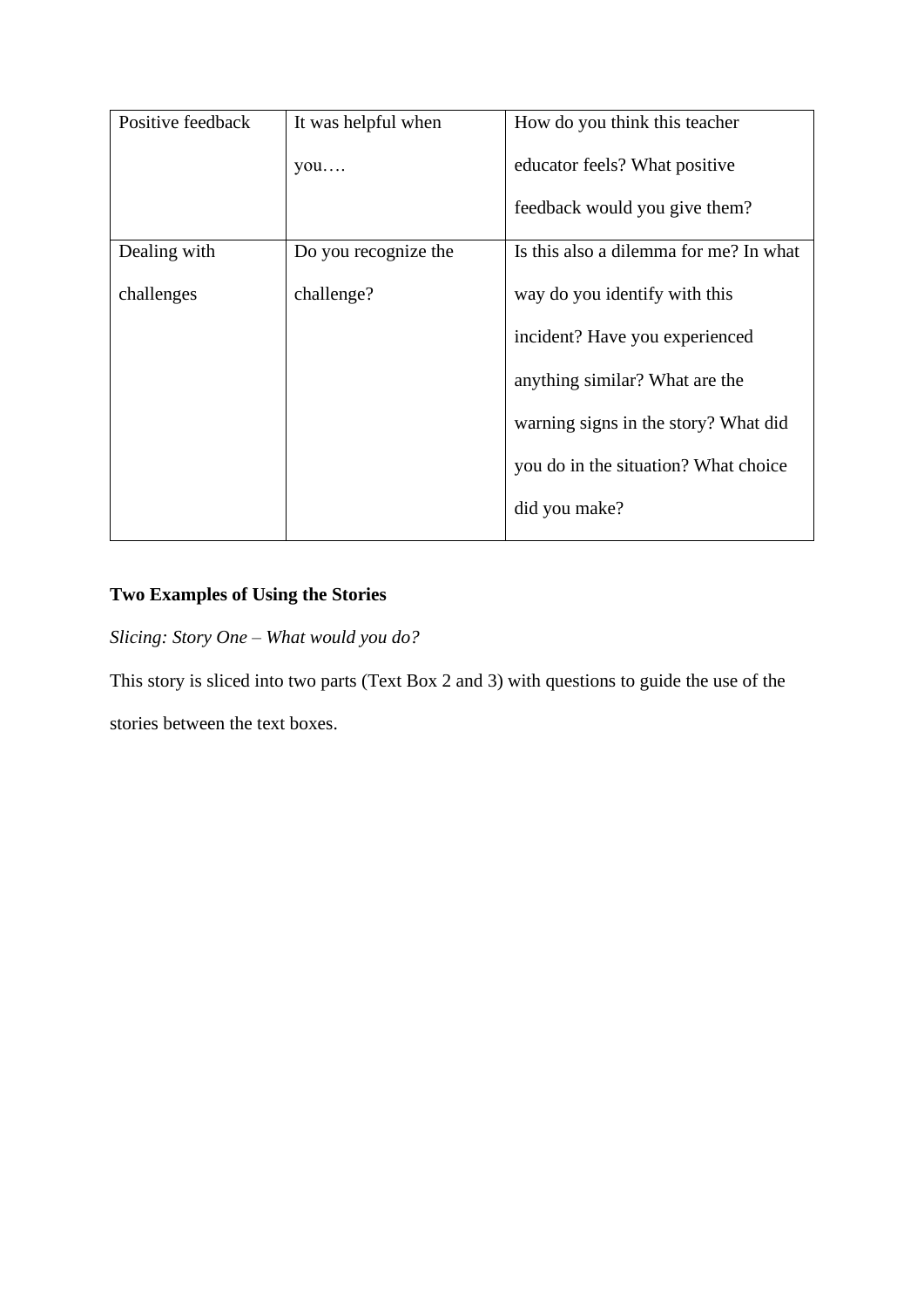I am a qualified secondary teacher and a school-based teacher educator (SBTE), supervising the school-based training of all the student teachers in our school and working with a number of different initial teacher education providers.

Amanda had a strong academic record, her main initial teacher education placement was at my school. Soon after starting her placement it became quite evident there were a number of issues relating to her development as a trainee teacher. It was reported that Amanda was quite abrasive towards her mentor, department colleagues and support staff. She was overly critical in observing the lessons of experienced teachers, reluctant to accept advice and guidance, and had difficulty in accepting feedback on her classroom practice. In addition, it became apparent that Amanda was very critical of her department colleagues and the school at university and with her peers on social media although she raised very few specific issues with her teacher mentor or myself.

What would you advise the SBTE to do?

Compare your plan of action to what actually happened (Text Box 3). What are the

similarities? What are the differences?

Text Box 3: Part 2: The solution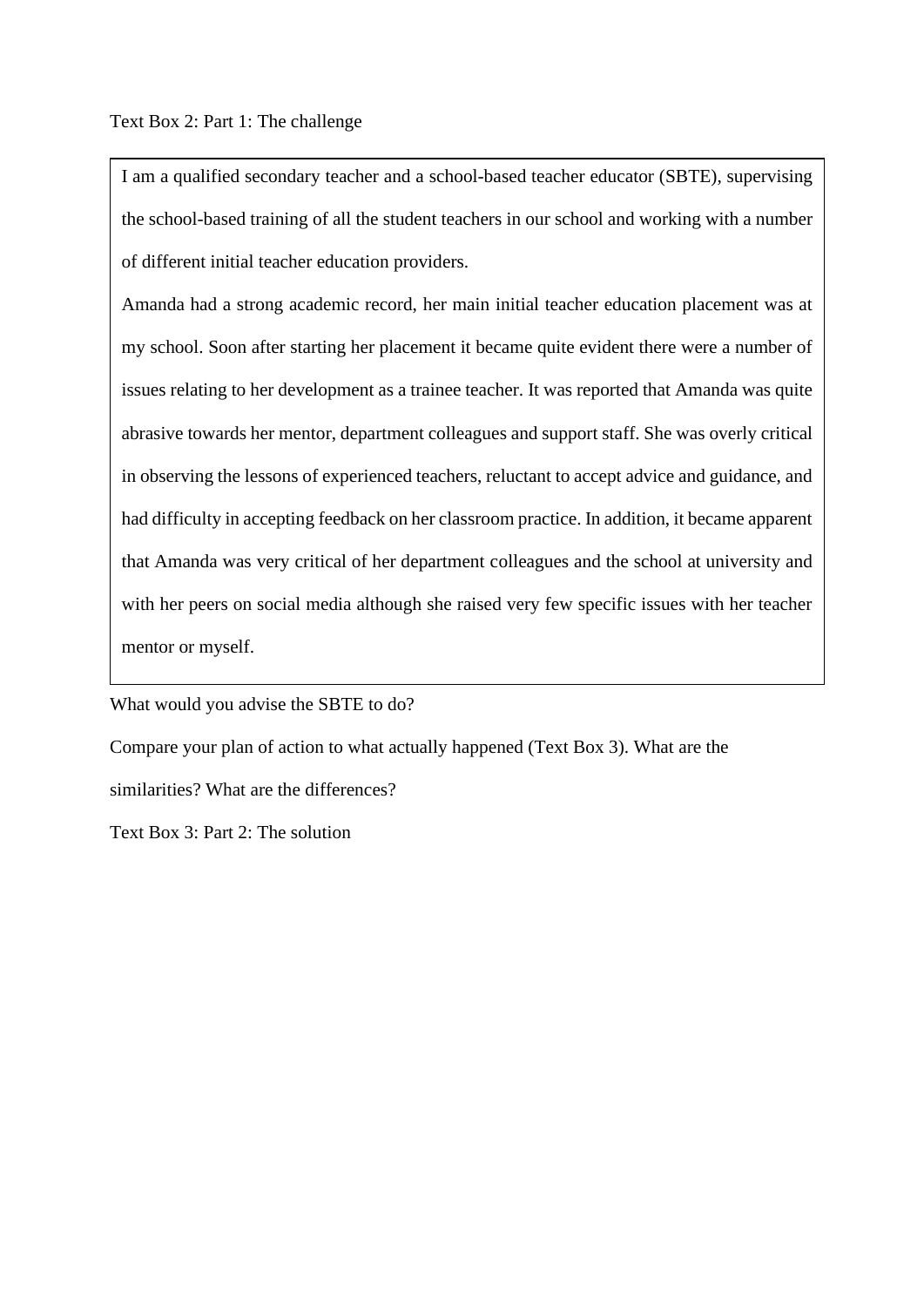After discussions, Amanda's teacher mentor and I agreed to take on different but complementary roles in supporting and developing Amanda. Her mentor continued to be supportive, positive and encouraging with Amanda, particularly focused on developing her classroom practice, which had shown some improvement, and I, in close liaison with university staff and school colleagues, gave Amanda time and opportunity to voice her concerns while making clear and reinforcing our expectations of professional behaviour. Amanda's teaching practice did make enough improvement that enabled her to pass her first assessment point but her relationship with colleagues and the school remained difficult at times and even became abrasive with her fellow trainee teachers. Amanda remained adamant that problems were caused by the school and her department and that things would be better in her second school placement which she started in the New Year. Her mentor and I continued our dual roles, supporting each other as well as the department. Regular contact and support from university staff also helped.

Amanda found her second school placement extremely challenging, she quickly fell out with her mentor, professional mentor and department colleagues, missed nearly two weeks of a six week placement due to illness, and seriously considered leaving the course. As a result, she was at risk of failing her assessment point 2. Prior to her return to the school Amanda met with her mentor and myself to give her the opportunity to off-load some of her feelings, to set realistic expectations for her return and to offer advice and support. Amanda returned to the school and successfully completed her placement securing a newly qualified teacher post in a school outside the local area. As Amanda's confidence in her own practice grew and she accepted the clear professional expectations we had of her then problems caused with colleagues diminished.

Looking back, the key factors which enabled Amanda to successfully complete her teacher training were: patience; a focus on the positives but at the same time clear expectations of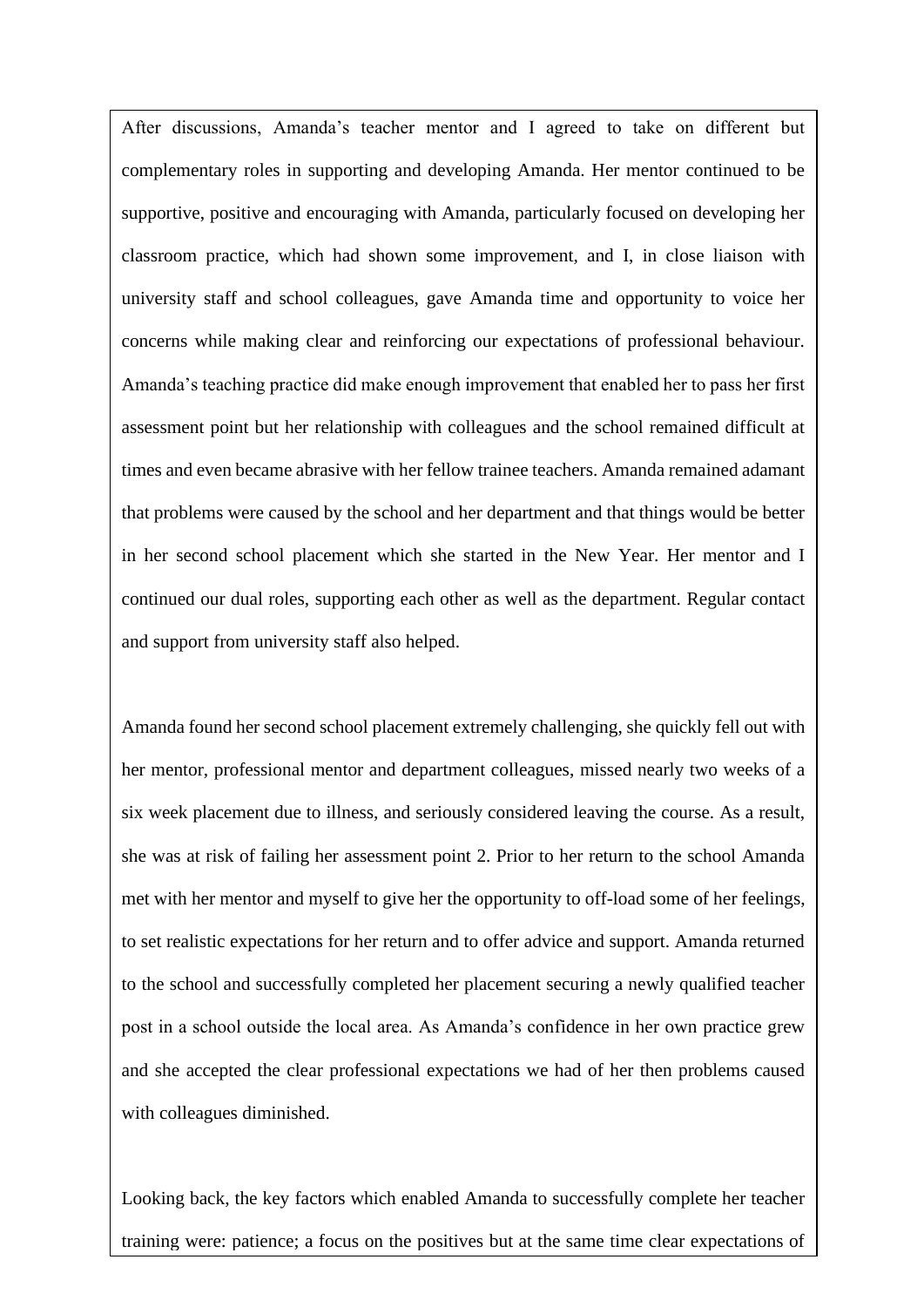This story is recorded in text box 4, with the provocations following the text box, for learning from the story.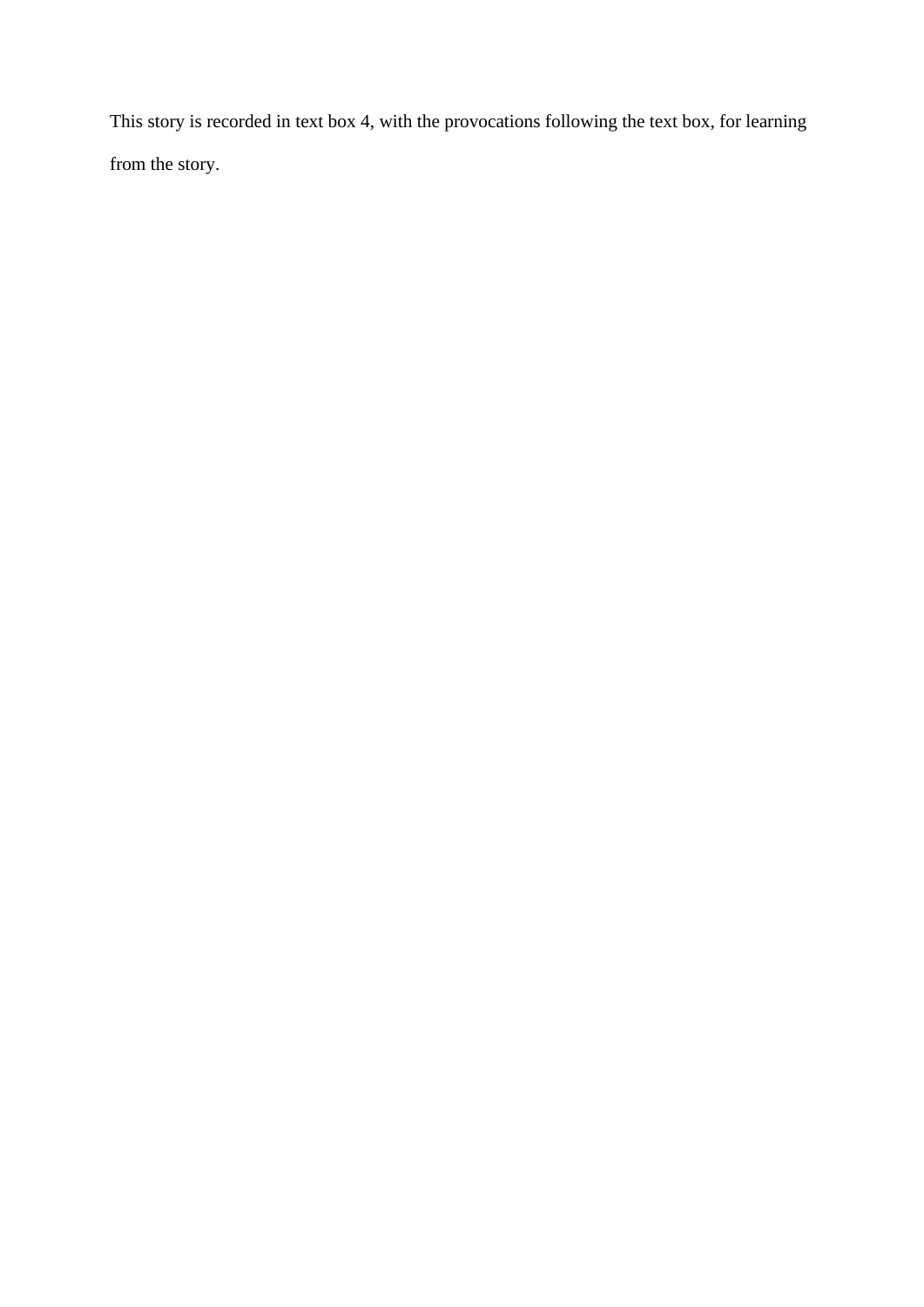For many years I worked as a teacher in secondary education and a school-based teacher educator (SBTE) overseeing the placement of students in my school. Four years ago I started to work as an institute-based teacher educator (IBTE).

Somewhere mid-October I went to the first meeting of the team with SBTEs of different teaching schools with whom I work as an IBTE. This SBTE-team had already had several meetings this academic year. Only recently I received the invitation to attend this meeting. I notice that I'm somewhat nervous. The reason is that I know that this SBTE-team has had an unpleasant experience with a colleague-IBTE of mine who attended the meetings in the past. The SBTE would rather train the student teachers alone, without cooperation of a colleague-IBTE of the teacher education institute. But that isn't what the partnership is about, so an IBTE must join with the SBTE-team. That IBTE is me! My assignment – especially directed by my institute - is to join and to NOT be the all- or better-knowing IBTE;  $OK - that's$  the role I must play. I'm a little nervous, and ask myself: will I be accepted by them?

After the introductions (who is who, and the goal of the meeting), I receive the material that's going to be used by the students in the upcoming weeks. Just to get insight into the process of how this material is developed, I ask for the minutes of the last meetings. It turned out there are none, but they seem to like the idea to make notes during every meeting and add it to a list of agreements made. So, would they live up to expectations? I'm feeling a little bit awkward, and am thinking 'I hope they don't think that I think that they aren't professional'.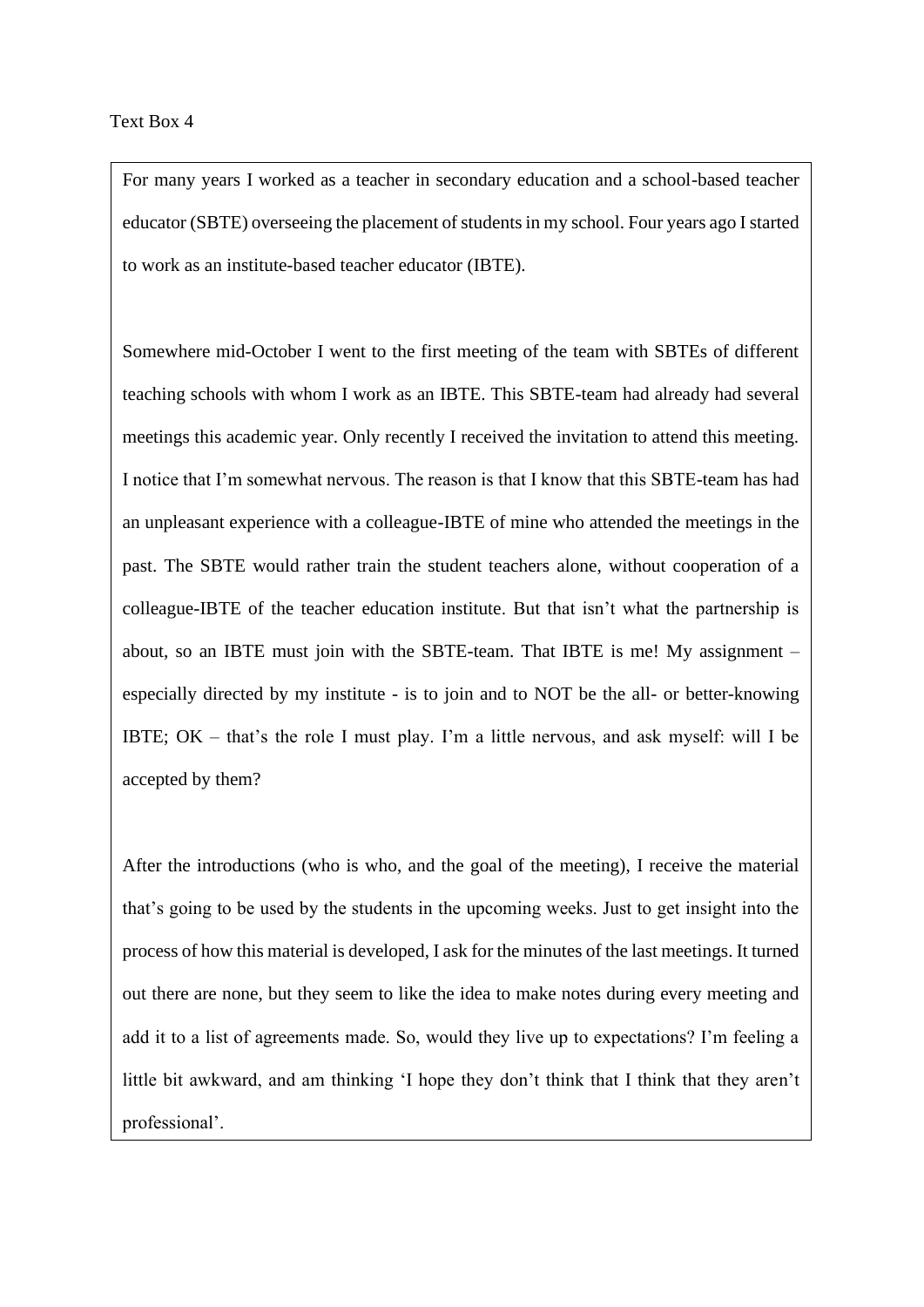attention because they didn't conform to referencing that we require the students to use, so this referencing system should also be used correctly in teaching materials for students, developed by SBTEs. Realizing that I'm instructed not to be the wise IBTE, I hesitate to mention it. I am waiting for the right moment, so I'm glad that one of the SBTEs brings up some minor things that should be changed. During tea break I tell the SBTEs 'While you have to make some changes as asked, perhaps you could also take a look at the references. A couple of books aren't referred to properly, using the referencing system. I just noticed'. One of the SBTEs says thanks. It seems OK.

After the break we discuss the material, especially the themes and contents concerning the first meeting for the student teachers at their schools. Listening to what is said I realize that they don't consider the authentic context of the school as a valuable input to learn from. That is a pity; that is one of the main reasons for workplace learning. What to do? How to act? Gosh…!! I decide to tell them how I as an IBTE work with students at the institute when these themes are on the timetable and how jealous I am of the SBTEs because they have their own authentic and rich environment (that is also the environment of the student teacher) to refer to whilst discussing the themes. One of the SBTEs gets the point and reacts: 'We could ask the students to do some observations and afterwards we can discuss what they saw with them and their mentors'. All of a sudden the SBTEs have a lot of interesting new ideas about connecting the themes to the context and the learning opportunities that the school can provide. They write them down. Their enthusiasm does take me along… The meeting ends. The SBTEs thank me. I am invited to come again. Phew!

Who are the participants in the story? Look at the story from their perspectives. What does each person have to gain or lose?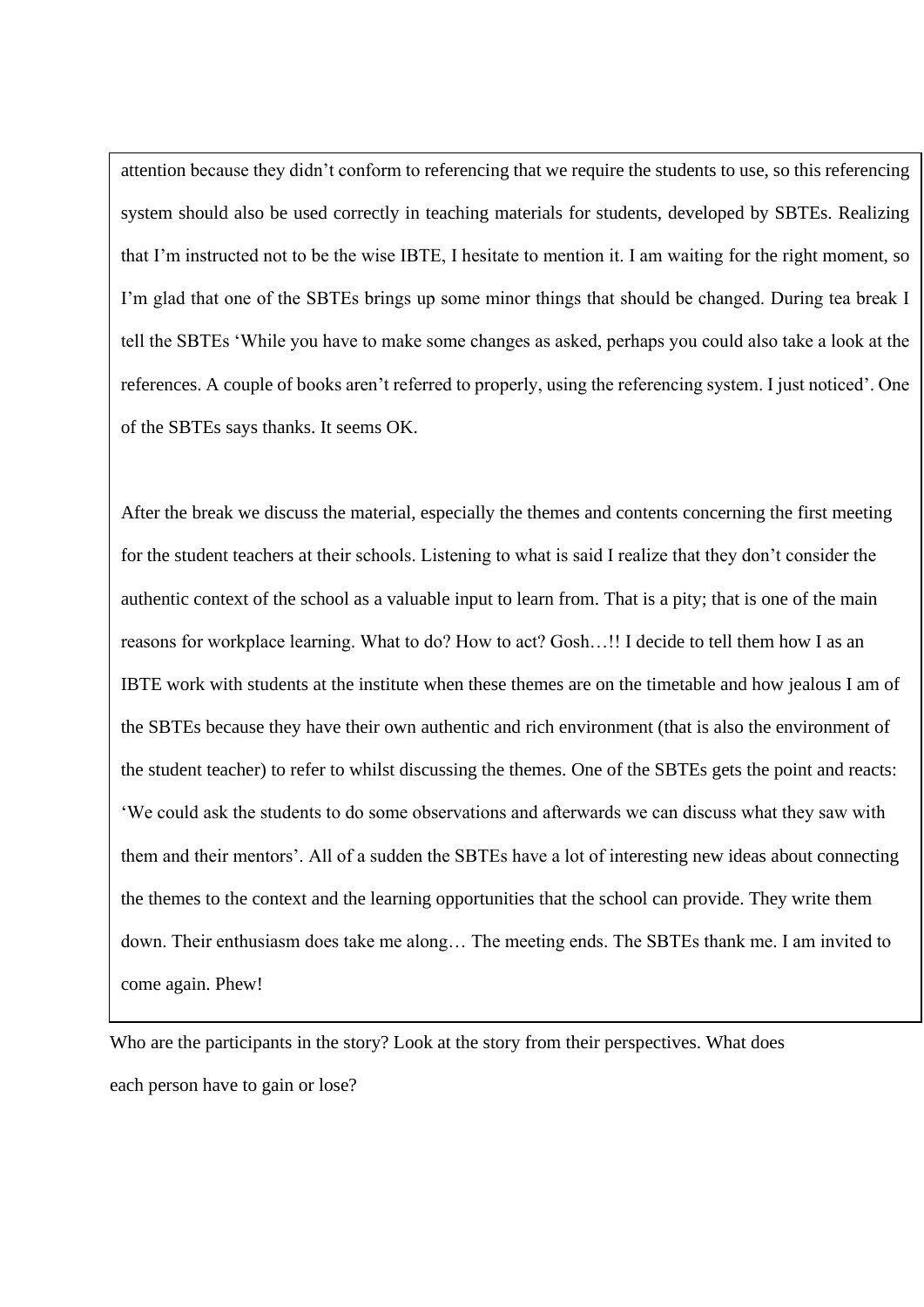#### **Early Observations of Teacher Educators Learning from Using the Stories**

In each workshop, after carrying out an activity with a story, the teacher educators were asked to consider what they had learned personally, and to give feedback on how they found the activity. Ideas were gathered from the participants of how they would use the stories themselves. The personal learning that they identified is summarised in Table 10.4.

Table 10.4: Personal Learning from an Activity Using a Story in the Workshops

| It raises questions in a bigger issue                                                          |
|------------------------------------------------------------------------------------------------|
| It raises more questions                                                                       |
| It helps to see beyond your own context                                                        |
| It makes clear that we all have our opinion on people                                          |
| You start to get to know your biases                                                           |
| It pictures the students and all the people involved                                           |
| Interestingly there can be different interpretations of the same story - such a variety in the |
| way a story can be understood and spoken about. The role you have colours the narrative.       |
| It helps perspective taking                                                                    |
| It helps to discuss in heterogeneous groups [of SBTEs and IBTEs]                               |
| Why do the exact same issues come up repeatedly? Why aren't we learning? Why aren't we         |
| passing on our learning?                                                                       |
| It makes more clear that it is all about asking the right questions                            |
| More explanation is needed to understand some stories                                          |
| Stories can be carefully chosen for when you want to address specific issues                   |

Some participants felt that using a story to explore a challenge or dilemma had an authenticity that might not have been apparent in a descriptive case study, and that they were able to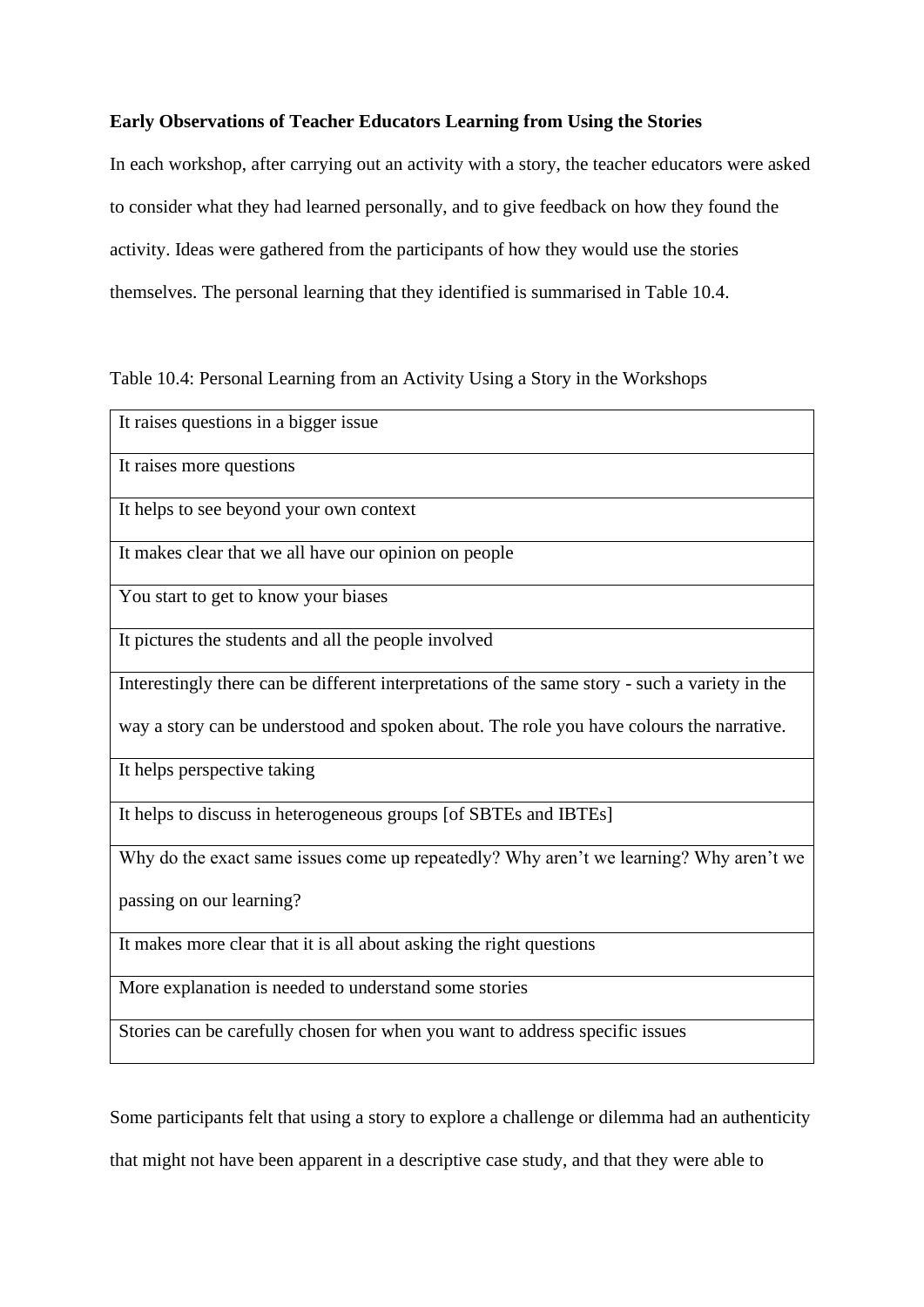respond emotionally to the power of the story. It helped them to identify personally with the situation. They appreciated the time and space provided by the workshops to be able to reflect on an aspect of school-based practice with other teacher educators. Using the story of another person made it easier to talk about what was really going on rather than directly talking about his or her own situation. Discussing the stories in a mixed group of teacher educators helped them to see different perspectives and understand their own partnerships better. This view was repeated by mixed groups (SBTEs and IBTEs) and by homogenous groups (all IBTEs or all SBTEs). They could resonate with the stories as they illustrated real issues, even if the contexts were different. Where stories were used at international conferences, the participants reported that they could understand and relate to the stories, even to the extent that they were not sure which stories had originated in England and which in the Netherlands. Teacher educators from across international boundaries (England, Germany, India, Israel, the Netherlands, Wales, and the USA) and across institutional boundaries recognised the challenges and dilemmas in practice.

During the discussions it became clear that some words have different meanings between countries and within countries, between different partnerships, especially with respect to the complexities of how functions and roles are shared between teacher educators. When using the stories in specific settings workshop leaders might decide to change the terminology from IBTE, SBTE, mentor and student teacher into terms used in their setting, so that the terms do not distract from the desired learning. IBTEs and SBTEs may use different language to articulate their practice within their settings and misunderstandings can arise. Using stories in workshops may provide opportunities for a real meeting of minds, avoiding superficiality where teacher educators in a partnership do not realise they have miscommunication. This is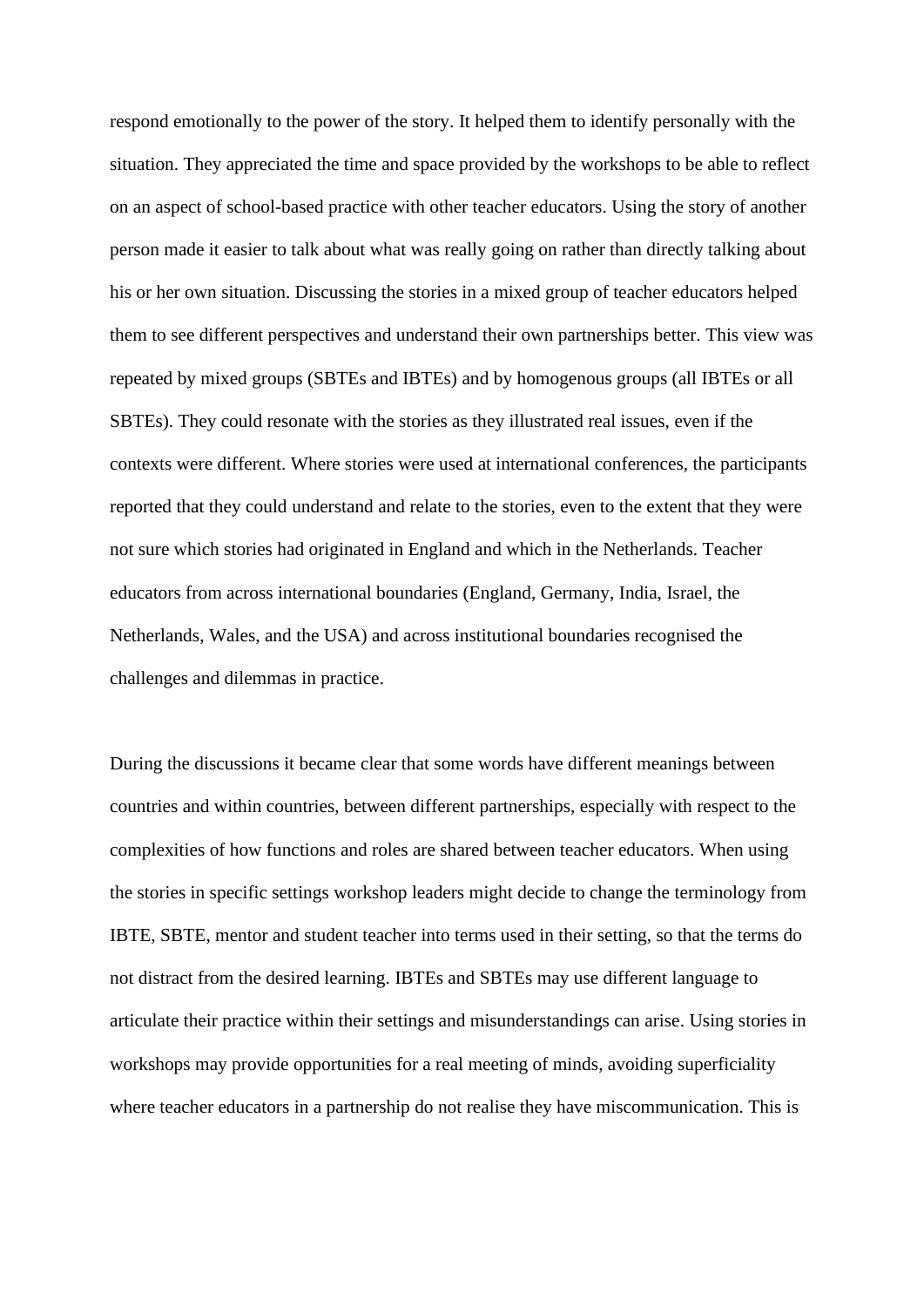one of the many benefits of learning from each other and taking time to understand each other's perspective.

### **Significance of this Project**

The challenges in practice that were identified by teacher educators working in initial teacher education partnerships in this research expand our understanding of current experiences in the field, where there has been a rebalancing of responsibilities between schools and higher education institutions. Dilemmas were experienced in guiding and assessing student-teachers; working collaboratively; and in the areas of quality of provision, professionalism, growth and well-being. It is not possible to draw conclusions about whether this is a typically representative distribution of challenges with such a small data collection, especially as the sample of participants were self-selecting. New and experienced SBTEs and IBTEs identified helpful professional learning from using the tools developed from the stories. Dialogue around stories of practice may 'allow for an understanding of different perspectives and for an understanding of how our own stories have developed in personal and cultural contexts' (Jarvis 2005, 10). Using stories in workshops provided opportunities to challenge practices, understand power relationships and consider what learning can be transferred between contexts. A story may bring participants in a workshop closer because it 'may allow us to reveal part of ourselves, either because we include ourselves as characters, or because we show personal perspectives on events' (Jarvis 2005, 7). Using stories in this way may enhanced the quality of initial teacher education by recognising and valuing the unique contributions made by the teacher educators in the partnership, supporting effective cooperation within partnerships and the development of the professional identity of the teacher educators. Stories of practice can be viewed through different lenses, to understand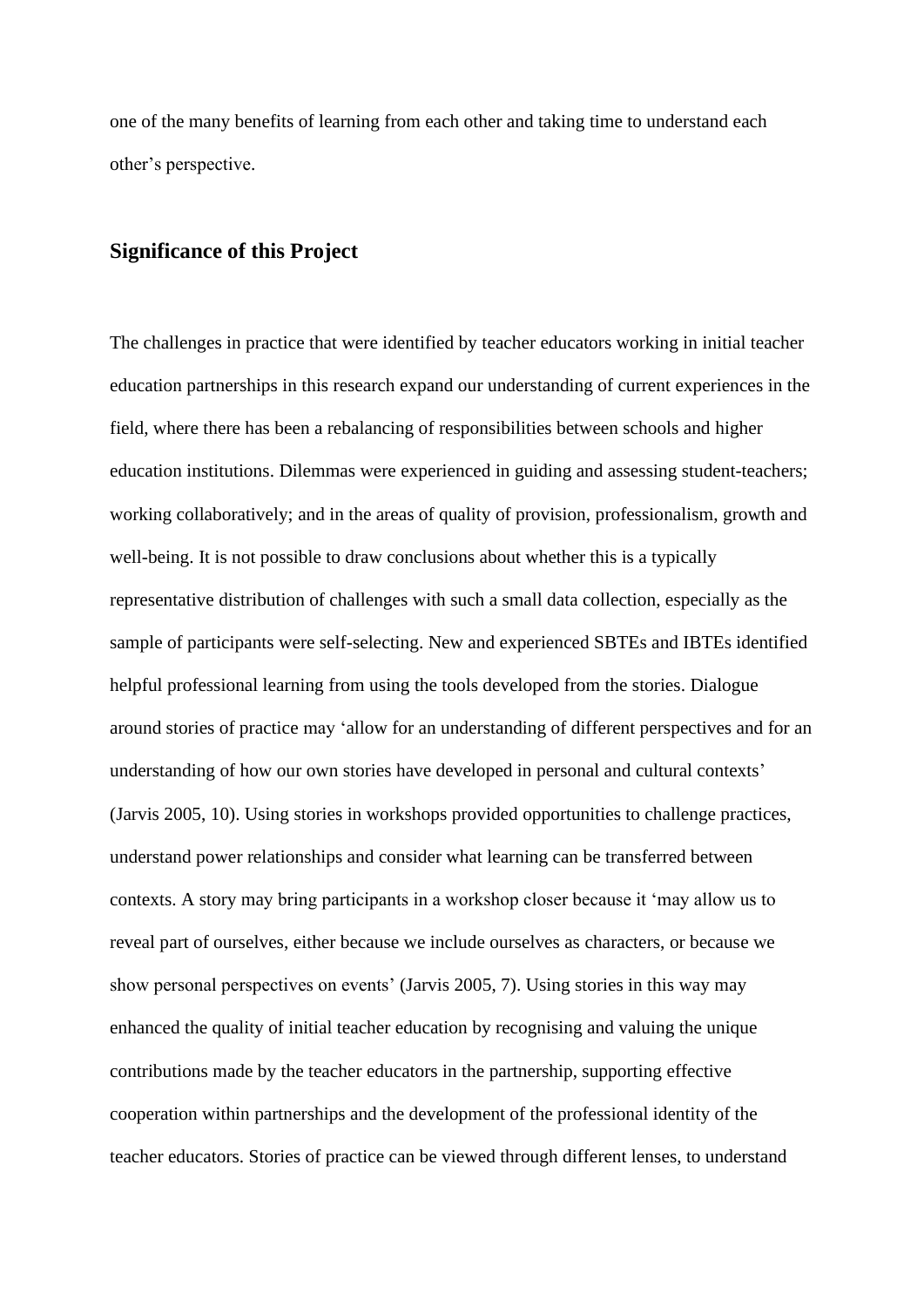cultural and institutional assumptions and teacher educators can critically analyse them together in relation to appropriate literature and apply different theoretical models.

Where teacher educators came from the same setting, the tools did not provoke the same level of discussion. Jarvis (2005) warns that some discussion groups may be too homogeneous to be able to see beyond their own professional or cultural frames and may silence minority views. For this reason, using the stories in mixed groups of teacher educators from schools and higher education institutions could help support the understanding of different perspectives in order to enable smoother boundary transitions for all involved in initial teacher education.

# **Planned Further Research and Development**

A further larger-scale study of the variety of challenges and dilemmas that teacher educators are facing in initial teacher education partnerships would provide useful data to identify where specific professional development needs exist for IBTEs and SBTEs, and what problemsolving strategies are being employed, in order to provide for these needs and to enhance the quality of partnership working and student experience.

These workshops have helped in understanding that SBTEs and IBTEs value learning collaboratively across institutions both within their partnerships and between partnerships. This way of working helps to make the boundaries seamless, and to enable a greater understanding of the complexity of school-based practice. Within the stories of teacher educators that focus on a challenge in their school-based practice, there is the potential to look more deeply at the formation and development of teacher educator identities and to consider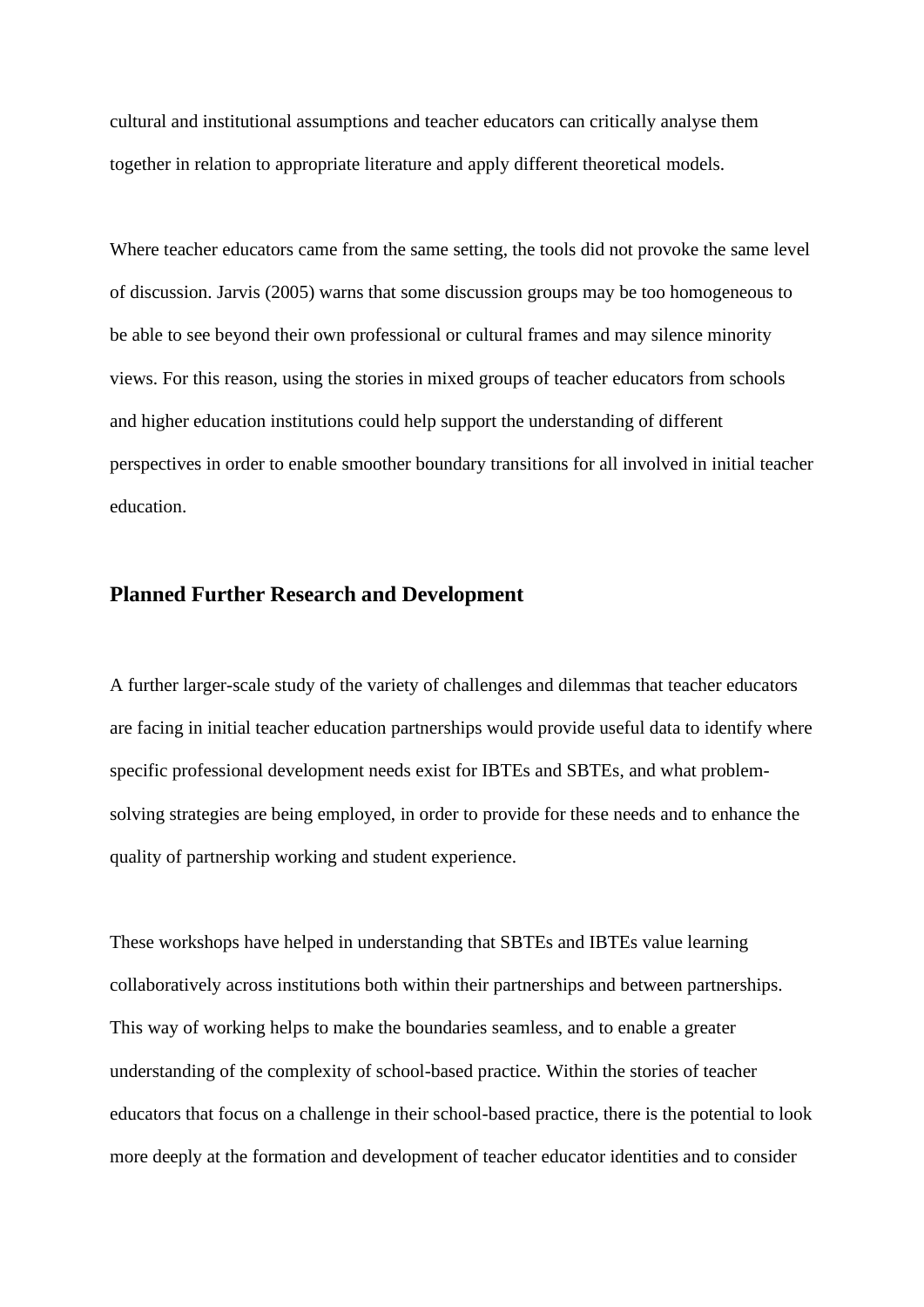how the current context can be affecting them. Further research could focus on the values the teacher educators express through the way they narrate their stories, and to explore how to open these up for discussion.

Feedback from teacher educators during this project indicated that the process of writing the stories and using them as an autobiographical self-study tool for critical reflection on practice could also be beneficial for professional learning. A similar approach was used by Jasman (2010) for her own continuing professional learning as a teacher educator; she examined her involvement in five practice-based research projects where border-crossing between different professional knowledge contexts enabled her professional learning. Writing stories about challenges and dilemmas in practice and sharing them with peers also surfaced as beneficial for professional learning.

The learning from these sessions has informed the production of a collection of stories in Dutch (web address) and in English (www.go.herts.ac.uk/FLiTE) together with guidance on effective ways of using the stories, and guidance on writing them. They are available for use by teacher educators and others involved in initial teacher education and evaluative feedback would be valued. Those subscribing to the authors' mailing list will be kept informed of further research-informed resources that become available for the professional learning and development of SBTEs and IBTEs working in school-based teacher education.

#### **References**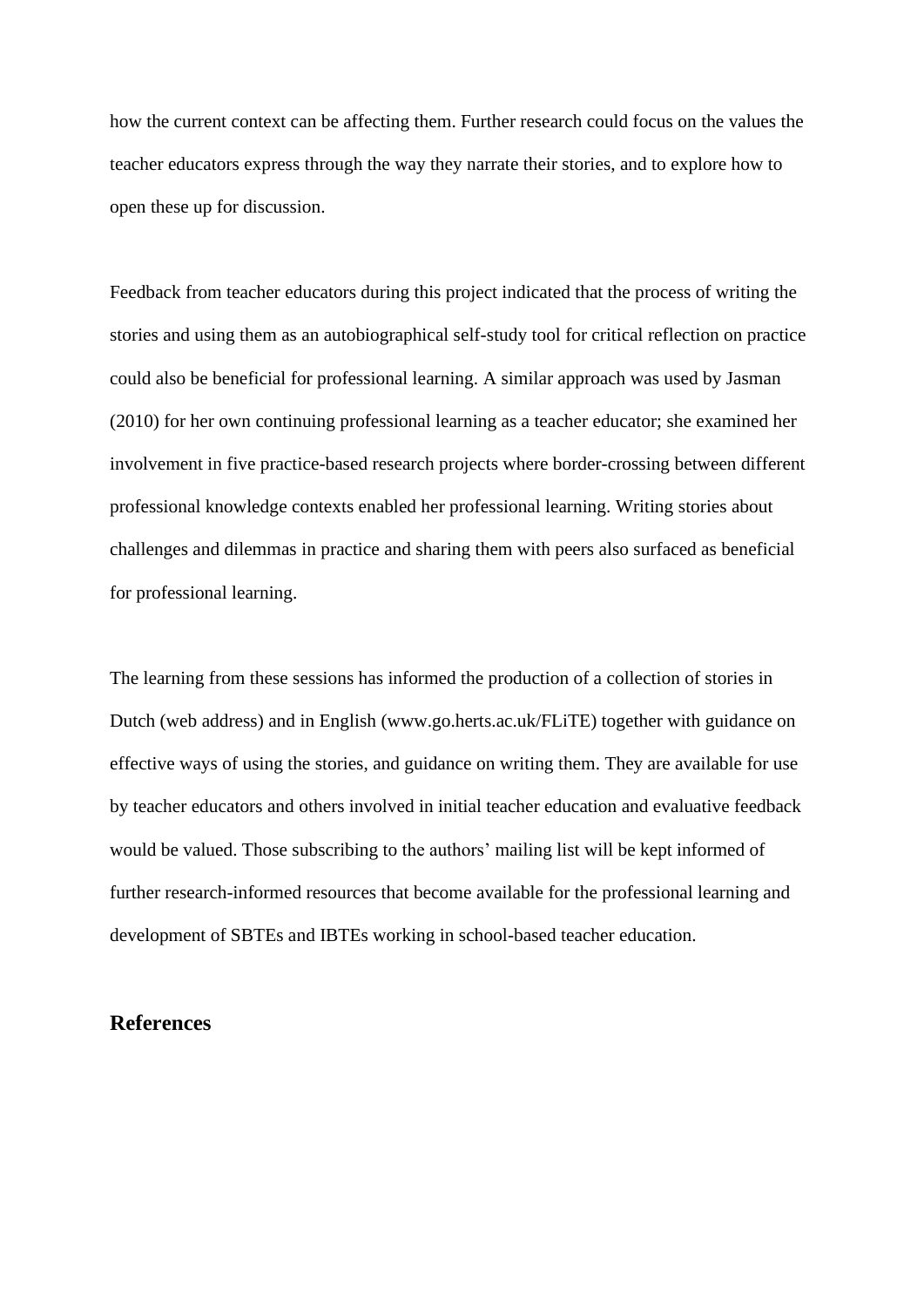Akkerman, S., and T. Bruining. 2016. "Multi-Level Boundary Crossing in a Professional Development School Partnership." *Journal of the Learning Sciences* 25 (2): 240-284. doi: 10.1080/10508406.2016.1147448.

Auditdienst Rijk. 2018. Financiering Opleiden in de School. Eindrapport. 's Gravenhage: Ministerie van Financiën. Accessed 6 August 2019 at [https:](https://www.rijksoverheid.nl/documenten/rapporten/2018/10/17/onderzoeksrapport-naar-financiering-opleiden-in-de-school) 

[//www.rijksoverheid.nl/documenten/rapporten/2018/10/17/onderzoeksrapport-naar](https://www.rijksoverheid.nl/documenten/rapporten/2018/10/17/onderzoeksrapport-naar-financiering-opleiden-in-de-school)[financiering-opleiden-in-de-school](https://www.rijksoverheid.nl/documenten/rapporten/2018/10/17/onderzoeksrapport-naar-financiering-opleiden-in-de-school)*.*

Boei, F., J. Dengerink, J. Geursen, Q. Kools, B. Koster, M. Lunenberg, and M. Willemse.

2015. "Supporting the Professional Development of Teacher Educators in a Productive Way."

*Journal of Education for Teaching* 41 (4): 351-368. doi: 10.1080/02607476.2015.1080403.

Jackson, A., and J. Burch. 2019. "New Directions for Teacher Education: Investigating

School/University Partnership in an Increasingly School-Based Context". *Professional* 

*Development in Education* 45 (1)**:** 1-13. doi: 10.1080/19415257.2018.1449002.

Carter, K. 1993. "The Place of Story in the Study of Teaching and Teacher Education."

*Educational Researcher* 22 (1): 5-18. doi: 10.3102/0013189X022001005.

Czerniawski, G., A. Guberman, and A. MacPhail. 2017. "The Professional Developmental Needs of Higher Education-Based Teacher Educators: An International Comparative Needs Analysis." *European Journal of Teacher Education* 40 (1): 127-140. doi:

10.1080/02619768.2016.1246528.

Dengerink, J., M. Lunenberg, and Q. Kools. 2015. "What and How Teacher Educators Prefer to Learn." *Journal of Education for Teaching* 41 (1): 78-96. doi:

10.1080/02607476.2014.992635.

Department for Education. 2017. *Initial Teacher Training: Trainee Number Census - 2017 to 2018*. Accessed 6 August 2019 at [https://www.gov.uk/government/statistics/initial-teacher](https://www.gov.uk/government/statistics/initial-teacher-training-trainee-number-census-2017-to-2018)[training-trainee-number-census-2017-to-2018.](https://www.gov.uk/government/statistics/initial-teacher-training-trainee-number-census-2017-to-2018)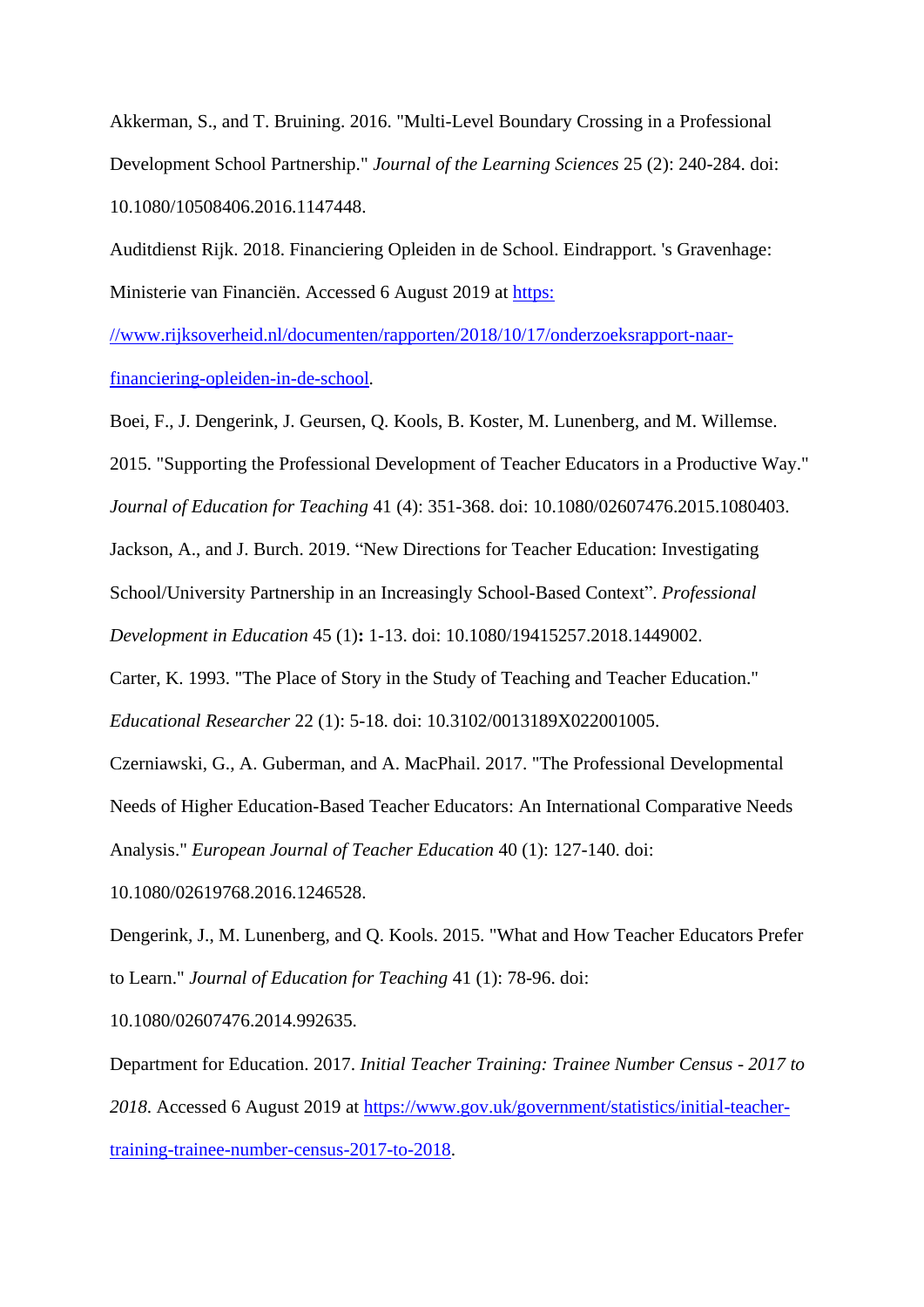European Commission. 2013. *Supporting Teacher Educators for Better Learning Outcomes*. Accessed 6 August 2019 at [http:](http://ec.europa.eu/dgs/education_culture/repository/education/policy/school/doc/support-teacher-educators_en.pdf) 

[//ec.europa.eu/dgs/education\\_culture/repository/education/policy/school/doc/support-teacher](http://ec.europa.eu/dgs/education_culture/repository/education/policy/school/doc/support-teacher-educators_en.pdf)[educators\\_en.pdf](http://ec.europa.eu/dgs/education_culture/repository/education/policy/school/doc/support-teacher-educators_en.pdf)

Fullan, M., and A. Hargreaves. 2016. *Bringing the Profession Back in: Call to Action*. Oxford, Ohio.

Jarvis, J. 2005. "Telling Stories in Class: An Exploration of Aspects of the Use of Narrative In a Higher Education Context." *Journal for the Enhancement of Learning and Teaching* 2 (1): 6-13.

Jasman, A. M. 2010. "A Teacher Educator's Professional Learning Journey and Border Pedagogy: A Meta-Analysis of Five Research Projects." *Professional Development in Education*, 36: 307-323. doi: 10.1080/19415250903457521.

Musset, P. 2010. "Initial Teacher Education and Continuing Training Policies in a Comparative Perspective: Current Practices in OECD Countries and a Literature Review on Potential Effects". *OECD Education Working Papers* 48.

Mutton, T., K. Burn, H. Hagger, and K. Thirlwell. 2018. *Teacher Education Partnerships. Policy and Practice.* St Albans: Critical Publishing.

Oxford Dictionary. 2018. Definitions of Challenge and Dilemma in English. Accessed 6 August 2019 at [https: //en.oxforddictionaries.com/definition/](https://en.oxforddictionaries.com/definition/)

Patton, M. 2002. *Qualitative research and evaluation methods* (3rd ed.). Thousand Oaks, California: Sage.

Pauw, I., P. van Lint, M. Gemmink, W. Jongstra, and M. Pillen, 2017. *Een Leraar als Geen Ander. Ontwikkeling van Professionele Identiteit van Leraren door Verhalen*. [A Teacher Like No Other. Developing Teachers Professional Identity through Narratives]. Garant: Antwerpen-Apeldoorn.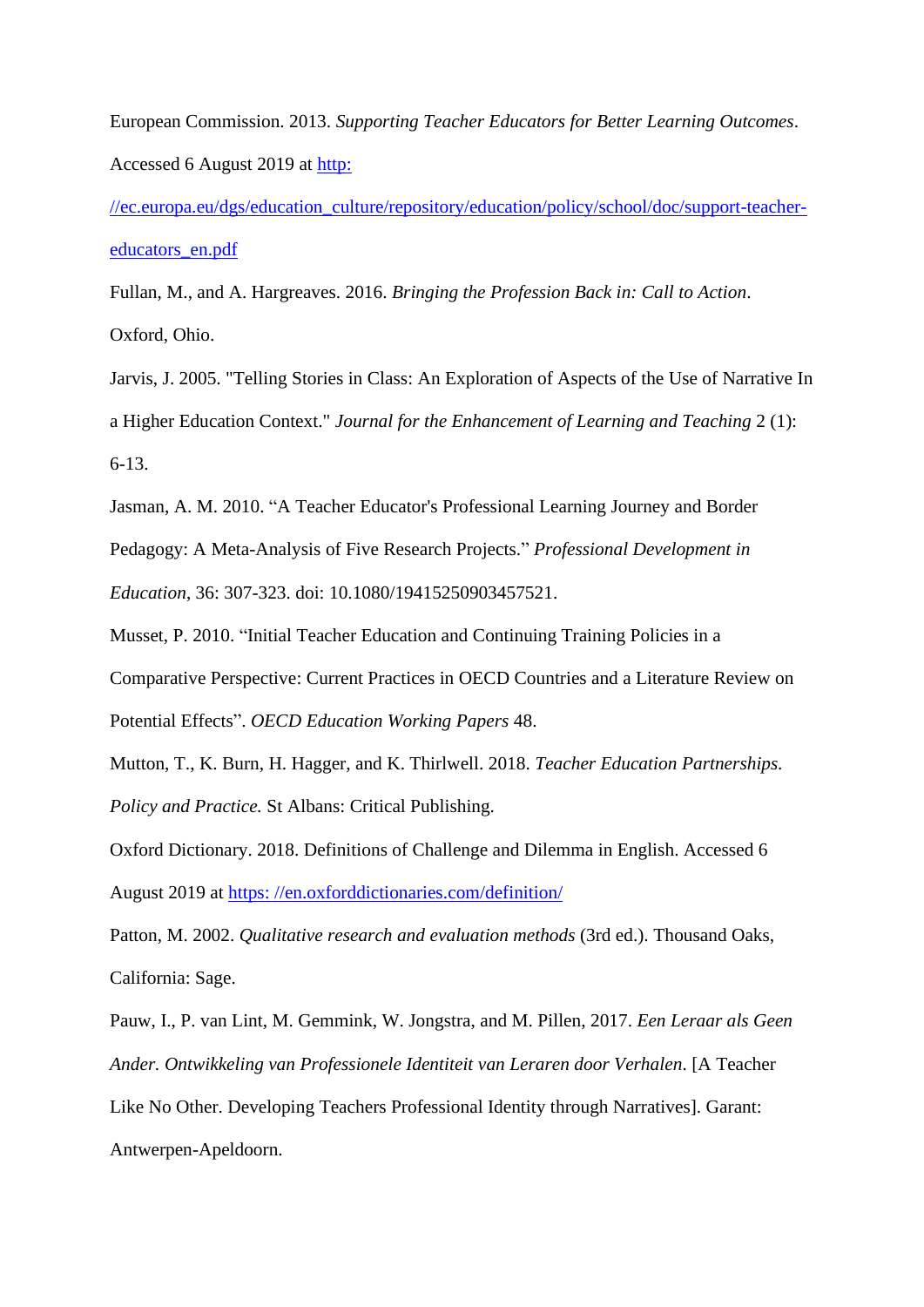Scholes, R. 1981. "Language, Narrative, and Anti-Narrative". In *On Narrative*, edited by W. Mitchell, 200-208. Chicago: University of Chicago Press.

Swennen, A. 2012. "Van Oppermeesters tot Docenten Hoger Onderwijs: De Ontwikkeling van het Beroep en de Identiteit van Lerarenopleiders" [The Development of the Profession and Identity of Teacher Educators]. Amsterdam: Vrije Universiteit Amsterdam. Accessed 6 August 2019 at http://dare.ubvu.vu.nl/handle/1871/38045.

Tatto, M., and J. Furlong. 2015. "Research and Teacher Education: Papers from the BERA-RSA Inquiry." *Oxford Review of Education* 41 (2): 145-153. doi:

10.1080/03054985.2015.1017404.

Tillema, H., and L. Kremer-Hayon. 2005. "Facing Dilemmas: Teacher-Educators' Ways of Constructing a Pedagogy of Teacher Education." *Teaching in Higher Education* 10 (2): 203- 217. doi: 10.1080/1356251042000337954.

Timmermans, M. 2012. *Kwaliteit van de Opleidingsschool: Over Affordance, Agency en Competentieontwikkeling* [Quality of the Opleidingsschool: On Affordance, Agency and Competence Development]. Doctoral Dissertation, Tilburg University, the Netherlands. Timmermans, M., and C. van Velzen. 2017. "Samen in de School Opleiden." [Teaching Together in School-Based Partnerships]. *Kennisbasis Lerarenopleiders* (Knowledge base of Teacher Educators), Katern 4. Breda: Vereniging Lerarenopleiders Nederland (VELON). Van Velzen, C., and M. Volman. 2008. *School-Based Teacher Education in The Netherlands and the Opportunities of the School as a Learning Place*. Paper presented at the ISCAR, San Diego.

Van Velzen, C., and M. Volman. 2009. "The Activities of a school-Based Teacher Educator: A Theoretical and Empiricial Exploration". *European Journal of Teacher Education*, 32 (4): 345-367. doi: 10.1080/02619760903005831.